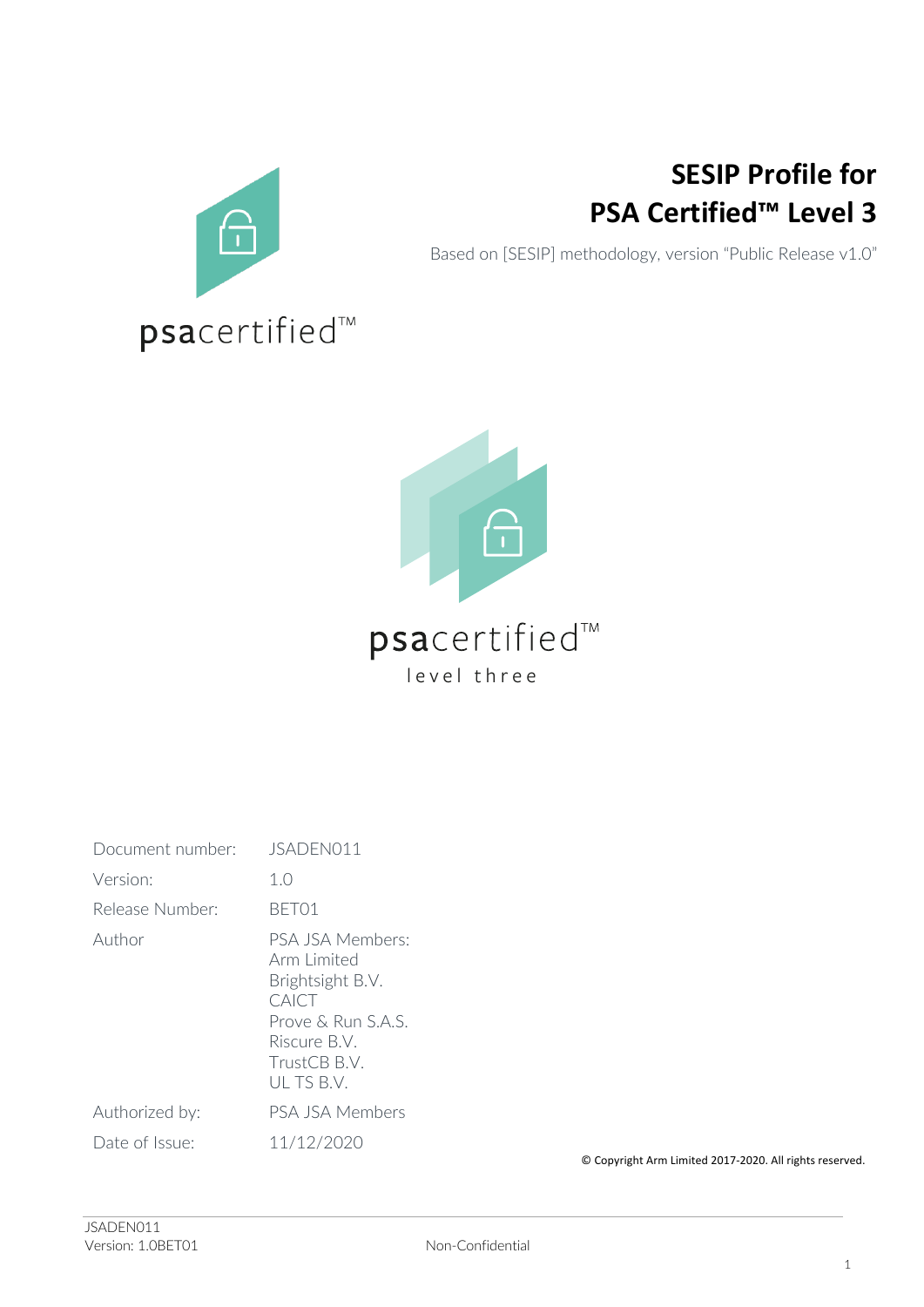## **Contents**

| 1              |       |                   | <b>About this document</b>                                                 | 4  |
|----------------|-------|-------------------|----------------------------------------------------------------------------|----|
|                | 1.1   |                   | <b>Current Status and Anticipated Changes</b>                              | 4  |
|                | $1.2$ |                   | <b>Release Information</b>                                                 | 4  |
|                | 1.3   | <b>References</b> |                                                                            | 4  |
|                |       | 1.3.1             | Normative references                                                       | 4  |
|                |       | 1.3.2             | Informative references                                                     | 4  |
|                | 1.4   |                   | <b>Terms and Abbreviations</b>                                             | 6  |
| $\overline{2}$ |       | Introduction      |                                                                            | 9  |
|                | 2.1   |                   | <b>SESIP Profile Reference</b>                                             | 9  |
|                | 2.2   |                   | <b>Platform Reference</b>                                                  | 9  |
|                | 2.3   |                   | <b>Included Guidance Documents</b>                                         | 10 |
|                | 2.4   |                   | <b>Platform Functional Overview and Description</b>                        | 10 |
|                |       | 2.4.1             | TOE Type                                                                   | 10 |
|                |       | 2.4.2             | <b>TOE Physical Scope</b>                                                  | 10 |
|                |       | 2.4.3             | <b>TOE Logical Scope</b>                                                   | 10 |
|                |       | 2.4.4             | <b>Usage and Major Security Features</b>                                   | 11 |
|                |       | 2.4.5             | Non-TOE Hardware/Software/Firmware                                         | 12 |
| 3              |       |                   | Security Objectives for the operational environment                        | 13 |
| 4              |       |                   | <b>Security Requirements and Implementation</b>                            | 14 |
|                | 4.1   |                   | <b>Security Assurance Requirements</b>                                     | 14 |
|                |       | 4.1.1             | Flaw Reporting Procedure (ALC_FLR.2)                                       | 14 |
|                | 4.2   |                   | <b>Base PP Security Functional Requirements</b>                            | 14 |
|                |       | 4.2.1             | Verification of Platform Identity                                          | 14 |
|                |       | 4.2.2             | Verification of Platform Instance Identity                                 | 14 |
|                |       | 4.2.3             | <b>Attestation of Platform Genuineness</b>                                 | 14 |
|                |       | 4.2.4             | Secure Initialization of Platform                                          | 15 |
|                |       | 4.2.5             | <b>Attestation of Platform State</b>                                       | 15 |
|                |       | 4.2.6             | Secure Update of Platform                                                  | 15 |
|                |       | 4.2.7             | Physical Attacker Resistance                                               | 15 |
|                |       | 4.2.8             | Software Attacker Resistance: Isolation of Platform (between SPE and NSPE) | 15 |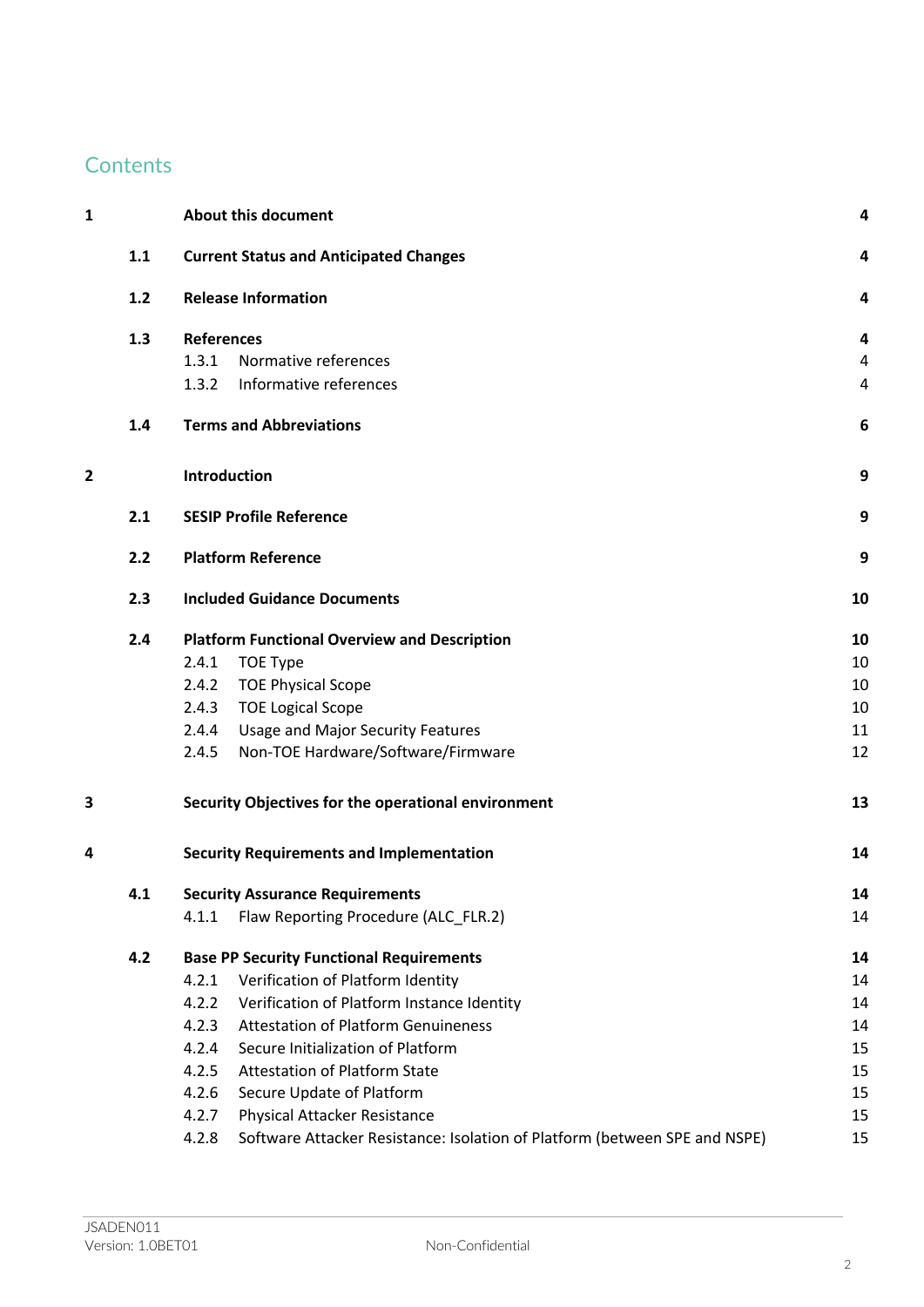|   |     | 4.2.9                | Software Attacker Resistance: Isolation of Platform (between PSA-RoT and Application |    |
|---|-----|----------------------|--------------------------------------------------------------------------------------|----|
|   |     |                      | Root of Trust Services)                                                              | 16 |
|   |     | 4.2.10               | <b>Cryptographic Operation</b>                                                       | 16 |
|   |     |                      | 4.2.11 Cryptographic Random Number Generation                                        | 16 |
|   |     |                      | 4.2.12 Cryptographic Key Generation                                                  | 16 |
|   |     |                      | 4.2.13 Cryptographic KeyStore                                                        | 17 |
|   | 4.3 |                      | <b>Optional Security Functional Requirements</b>                                     | 17 |
|   |     | 4.3.1                | Audit Log Generation and Storage                                                     | 17 |
|   |     | 4.3.2                | Software Attacker Resistance: Isolation of Application Parts (between each of the    |    |
|   |     |                      | Application Root of Trust services)                                                  | 17 |
|   |     | 4.3.3                | Secure Debugging                                                                     | 17 |
|   |     | 4.3.4                | Secure Encrypted Storage (internal storage)                                          | 18 |
|   |     | 4.3.5                | Secure Storage (internal storage)                                                    | 18 |
|   |     | 4.3.6                | Secure External Storage                                                              | 18 |
|   | 4.4 |                      | <b>Additional Security Functional Requirements</b>                                   | 19 |
| 5 |     |                      | <b>Mapping and Sufficiency Rationales</b>                                            | 20 |
|   | 5.1 | <b>Assurance</b>     |                                                                                      | 20 |
|   | 5.2 | <b>Functionality</b> |                                                                                      | 21 |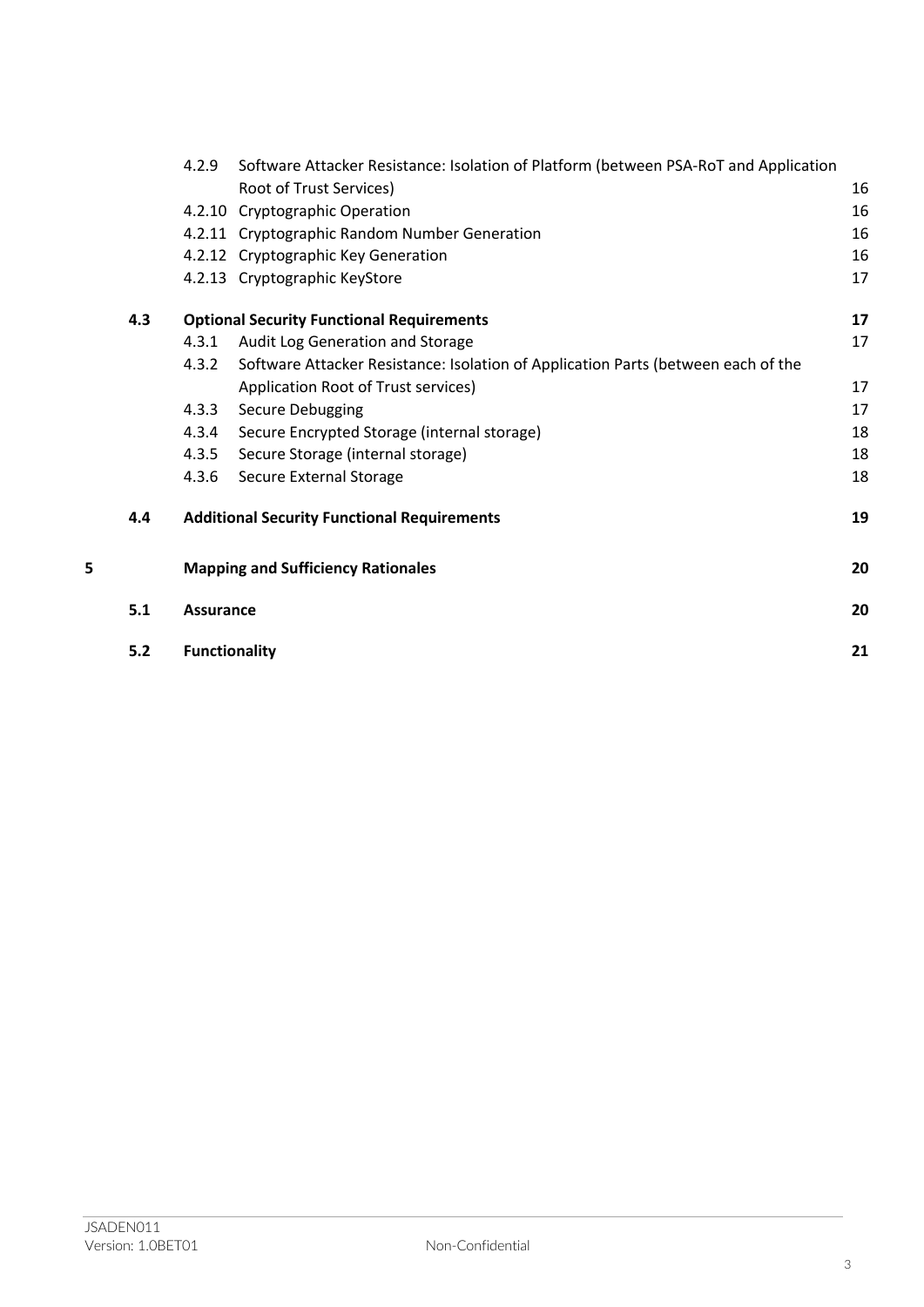## **1 About this document**

### 1.1 Current Status and Anticipated Changes

#### Current Status: Beta

## 1.2 Release Information

The change history table lists the changes that have been made to this document.

| Date       | Version  | Confidentiality  | Change                                           |
|------------|----------|------------------|--------------------------------------------------|
| 2020-08-28 | 1.0ALP01 | Non-confidential | Initial version to be discussed with JSA members |
| 2020-10-26 | 1.0ALP02 | Non-confidential | Updates discussed with JSA members               |
| 2020-12-11 | 1.0RFT01 | Non-confidential | Feedback from vendors and JSA members            |

## 1.3 References

This document refers to the following documents.

#### 1.3.1 Normative references

| Ref           | Doc No               | Author(s)      | Title                                                                                                                                 |
|---------------|----------------------|----------------|---------------------------------------------------------------------------------------------------------------------------------------|
| [PSA-EM-L2]   | JSADEN003            | JSA.           | PSA Certified: Evaluation Methodology for PSA L2 v1.1                                                                                 |
| [PSA-EM-L3]   | JSADEN010            | <b>JSA</b>     | PSA Certified: Evaluation Methodology for PSA L3 v1.0-ALP01                                                                           |
| [PSA-AM-L2]   | JSADEN004            | <b>JSA</b>     | PSA Certified Attack Method for PSA L2 v1.1                                                                                           |
| [PSA-AM-L3]   | JSADEN008            | <b>JSA</b>     | PSA Certified Attack Method for PSA L3 v1.0-ALP01                                                                                     |
| $[PSA-PP-L2]$ | JSADEN002            | <b>JSA</b>     | PSA Certified Level 2 Lightweight Protection Profile v1.1                                                                             |
| $[PSA-PP-L3]$ | JSADEN009            | JSA.           | PSA Certified Level 3 Lightweight Protection Profile v1.0-ALP01                                                                       |
| [SESIP]       | GP FST 070           | GlobalPlatform | Security Evaluation Standard for IoT Platforms (SESIP) v1.0                                                                           |
| [CEM]         | CCMB-2017-<br>04-004 |                | Common Methodology for Information Technology Security<br>Evaluation, Evaluation Methodology. Version 3.1, revision 5,<br>April 2017. |

#### 1.3.2 Informative references

| Ref      | Doc No     | Author(s)             | Title                                                                                 |
|----------|------------|-----------------------|---------------------------------------------------------------------------------------|
| [GP-ROT] | GP REQ 025 | <b>GlobalPlatform</b> | Root of Trust Definitions and Requirements, Version<br>1.1, Public Release, June 2018 |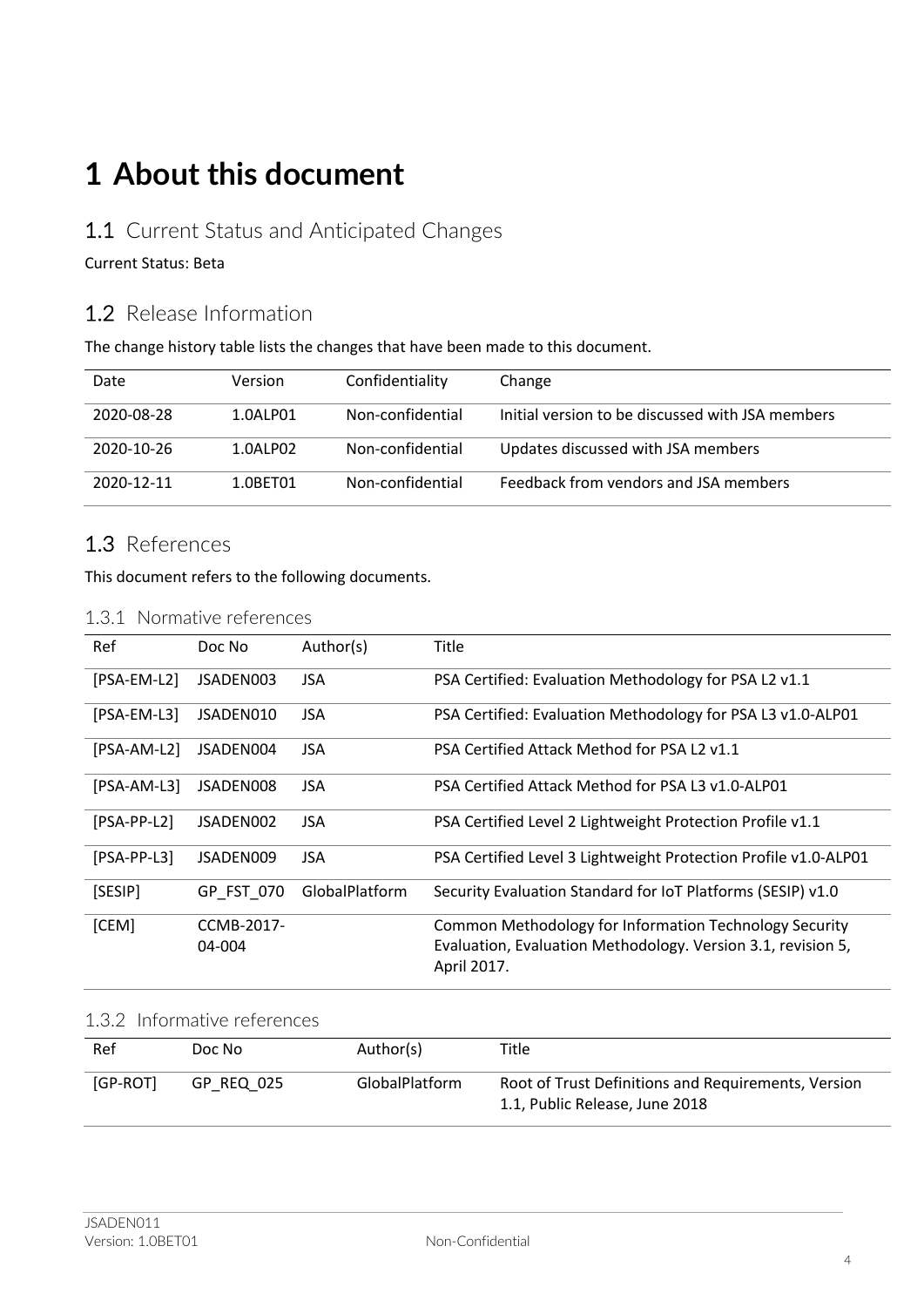| [JIL-APSC] | $\overline{\phantom{a}}$ | JHAS | Joint Interpretation Library - Application of Attack<br>Potential to Smartcards v3.0 April 2019 |
|------------|--------------------------|------|-------------------------------------------------------------------------------------------------|
| [PSA-SM]   | ARM DEN 0079             | ARM  | Platform Security Architecture Security Model v1.0                                              |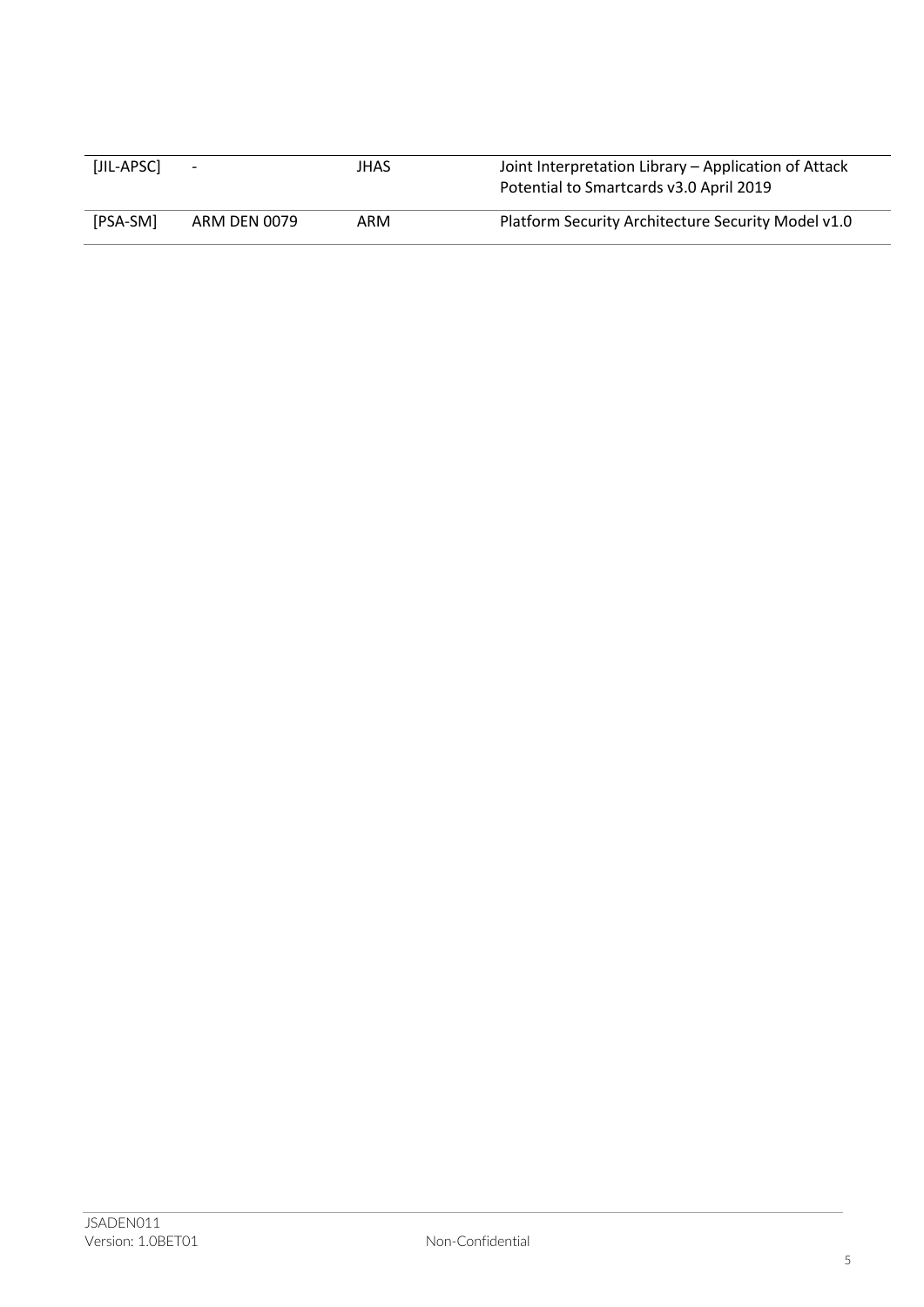## 1.4 Terms and Abbreviations

This document uses the following terms and abbreviations (see PSA-SM and PSA Cert L1 V2.1 or newer questionnaire).

| <b>Term</b>                                               | <b>Meaning</b>                                                                                                                                                                                                                                                                                                                  |
|-----------------------------------------------------------|---------------------------------------------------------------------------------------------------------------------------------------------------------------------------------------------------------------------------------------------------------------------------------------------------------------------------------|
| <b>Application</b>                                        | Used in SESIP to refer to the components which are out of the scope of the<br>evaluation. It is a synonym for Connected Application.                                                                                                                                                                                            |
| <b>Application Root of Trust</b><br>Service(s)            | Application specific security service(s), and so not defined by PSA. Such<br>services execute in the Secure Processing Environment are required to be<br>in Secure Partitions.                                                                                                                                                  |
| <b>Application Specific Software</b>                      | Software that provides the functionality required of the specific device.<br>This software runs in the Non-Secure Processing Environment, making use<br>of the System Software, Application RoT Services and PSA-RoT Services.                                                                                                  |
| <b>Connected Application</b>                              | Software developed by an IoT vendor, implementing IoT end-user use case<br>based on the underlying Connected Platform. May be referred to as<br>"Application" when there is no ambiguity.                                                                                                                                       |
| <b>Connected Platform</b>                                 | Combination of hardware and software that provides a runtime<br>environment for a Connected Application. A Connected Platform<br>implements security features and makes security services available to the<br>Connected Application. May be referred to as "platform" when there is no<br>ambiguity.                            |
| <b>Connected product</b>                                  | Combination of a Connected Platform and a Connected Application that a<br>product vendor puts on the market. May be referred as "product" when<br>there is no ambiguity.                                                                                                                                                        |
| <b>Critical Security Parameter</b>                        | Secret information, with integrity and confidentiality requirements, used to<br>maintain device security, such as authentication data (passwords, PIN,<br>certificates), secret cryptographic keys, etc                                                                                                                         |
| <b>Evaluation Laboratory</b>                              | Laboratory or facility that performs the technical review of questionnaires<br>submitted for Level 1 PSA certification. The list of evaluation laboratories<br>participating to PSA Certified can be found on www.psacertified.org                                                                                              |
| Hardware Unique Key (HUK)                                 | Secret and unique to the device symmetric key that must not be accessible<br>outside the PSA Root of Trust. It is a Critical Security Parameter.                                                                                                                                                                                |
| <b>Non-secure Processing</b><br><b>Environment (NSPE)</b> | The processing environment that hosts the non-secure System Software<br>and Application Specific Software. PSA requires the NSPE to be isolated<br>from the SPE. Isolation between partitions within the NSPE is not required<br>by PSA though is encouraged where supported.<br>In SESIP terms, the NSPE is the "application". |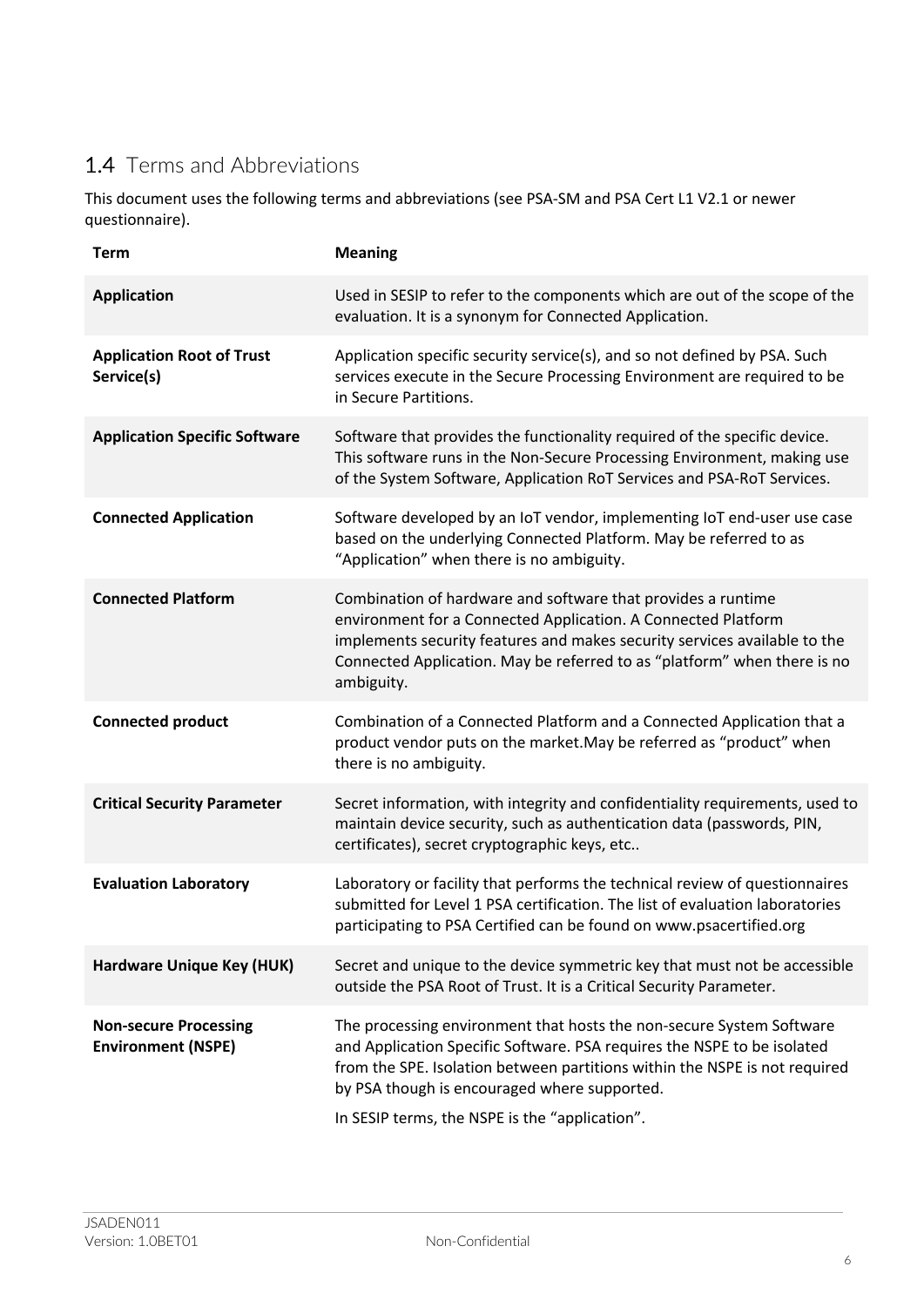| <b>Partition</b>                                                    | The logical boundary of a software entity with intended interaction only via<br>defined interfaces, but not necessarily isolated from software in other<br>partitions. Note that both the NSPE and SPE may host partitions.                                |
|---------------------------------------------------------------------|------------------------------------------------------------------------------------------------------------------------------------------------------------------------------------------------------------------------------------------------------------|
| <b>Platform</b>                                                     | Used in SESIP to refer to the components which are in the scope of the<br>evaluation. It is a synonym for Connected platform.                                                                                                                              |
| <b>Product</b>                                                      | Used by SESIP as a synonym for Connected product                                                                                                                                                                                                           |
| <b>PSA</b>                                                          | <b>Platform Security Architecture</b>                                                                                                                                                                                                                      |
| <b>PSA Certification Body</b>                                       | The entity that receives applications for PSA security certification, issues<br>certificates, maintains the security certification scheme, and ensures<br>consistency across all the evaluation laboratories.                                              |
| <b>PSA Functional APIs</b>                                          | PSA defined Application Programming Interfaces on which security services<br>can be built. APIs defined so far include Crypto, Secure Storage and<br>Attestation.                                                                                          |
| <b>PSA Functional API Certification</b>                             | Functional certification confirms that the device implements the PSA<br>Functional APIs correctly by passing the PSA Functional certification test<br>suites.                                                                                              |
| PSA Root of Trust (PSA-RoT)                                         | The PSA defined combination of the Immutable Platform RooT of Trust and<br>the Updateable Platform Root of Trust, and considered to be the most<br>trusted security component on the device. See [PSA-SM].                                                 |
| <b>Immutable Platform Root of</b><br><b>Trust</b>                   | The minimal set of hardware, firmware and data of the PSA-RoT, which is<br>inherently trusted because it cannot be modified following manufacture.<br>There is no software at a deeper level that can verify that it as authentic<br>and unmodified.       |
| <b>Updateable Platform Root of</b><br><b>Trust</b>                  | The firmware, software and data of the PSA-RoT that can be securely<br>updated following manufacture.                                                                                                                                                      |
| <b>Platform Root of Trust</b><br>Service(s)                         | PSA defined security services for use by PSA-RoT, Application RoT Service(s)<br>and by the NSPE. Executes in the Secure Processing Environment and may<br>use Trusted Subsystems. This includes the services offered by the PSA<br><b>Functional APIs.</b> |
| <b>Secure Partition</b>                                             | A Partition in the Secure Processing Environment.                                                                                                                                                                                                          |
| <b>Secure Processing Environment</b><br><b>Partition Management</b> | Management of the execution of software in Secure Partitions. Typical<br>implementations will provide scheduling and inter partition communication<br>mechanisms. Implementations may also enforce isolation between the<br>managed Secure Partitions.     |
| <b>Secure Processing Environment</b><br>(SPE)                       | The processing environment that hosts the PSA-RoT, and any Application<br>RoT Service(s).                                                                                                                                                                  |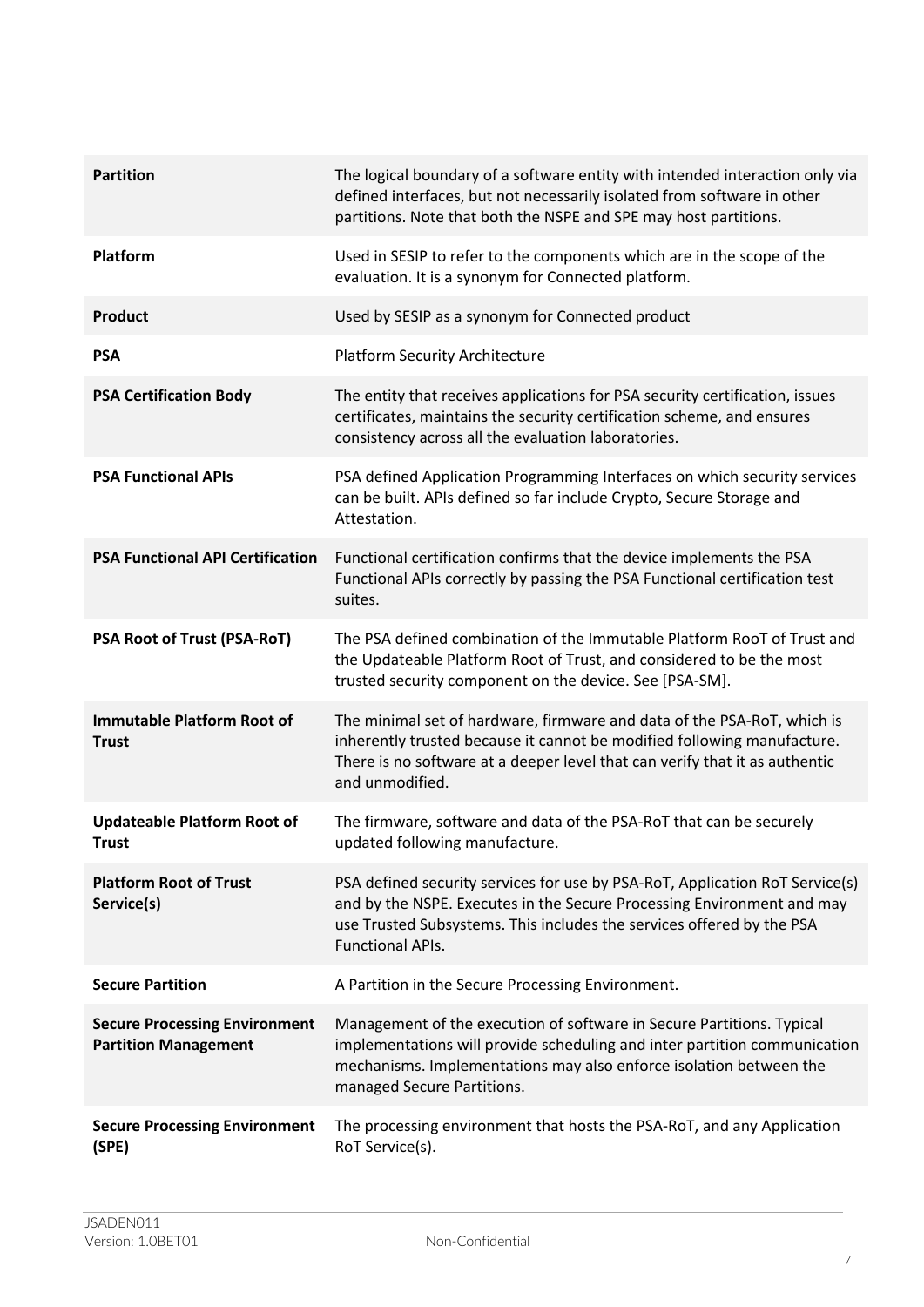|                          | In SESIP terms, the SPE is the "platform".                                                                                                                                                                                                                                                                                                      |
|--------------------------|-------------------------------------------------------------------------------------------------------------------------------------------------------------------------------------------------------------------------------------------------------------------------------------------------------------------------------------------------|
| <b>Secure Boot</b>       | The process of verifying and validating the integrity and authenticity of<br>updateable firmware and software components as a pre-requisite to their<br>execution. This must apply to all the firmware and software in the SPE. It<br>should also apply to the first NSPE image loaded, which may extend the<br>NSPE secure boot chain further. |
| <b>System Software</b>   | NSPE software that may comprise an Operating System or some run-time<br>executive, together with any middleware, standard stacks and libraries,<br>chip specific device drivers, etc., but not the application specific software.                                                                                                               |
| <b>Trusted subsystem</b> | A security subsystem that the PSA-RoT relies on for protection of its assets,<br>or that implement some of its services.                                                                                                                                                                                                                        |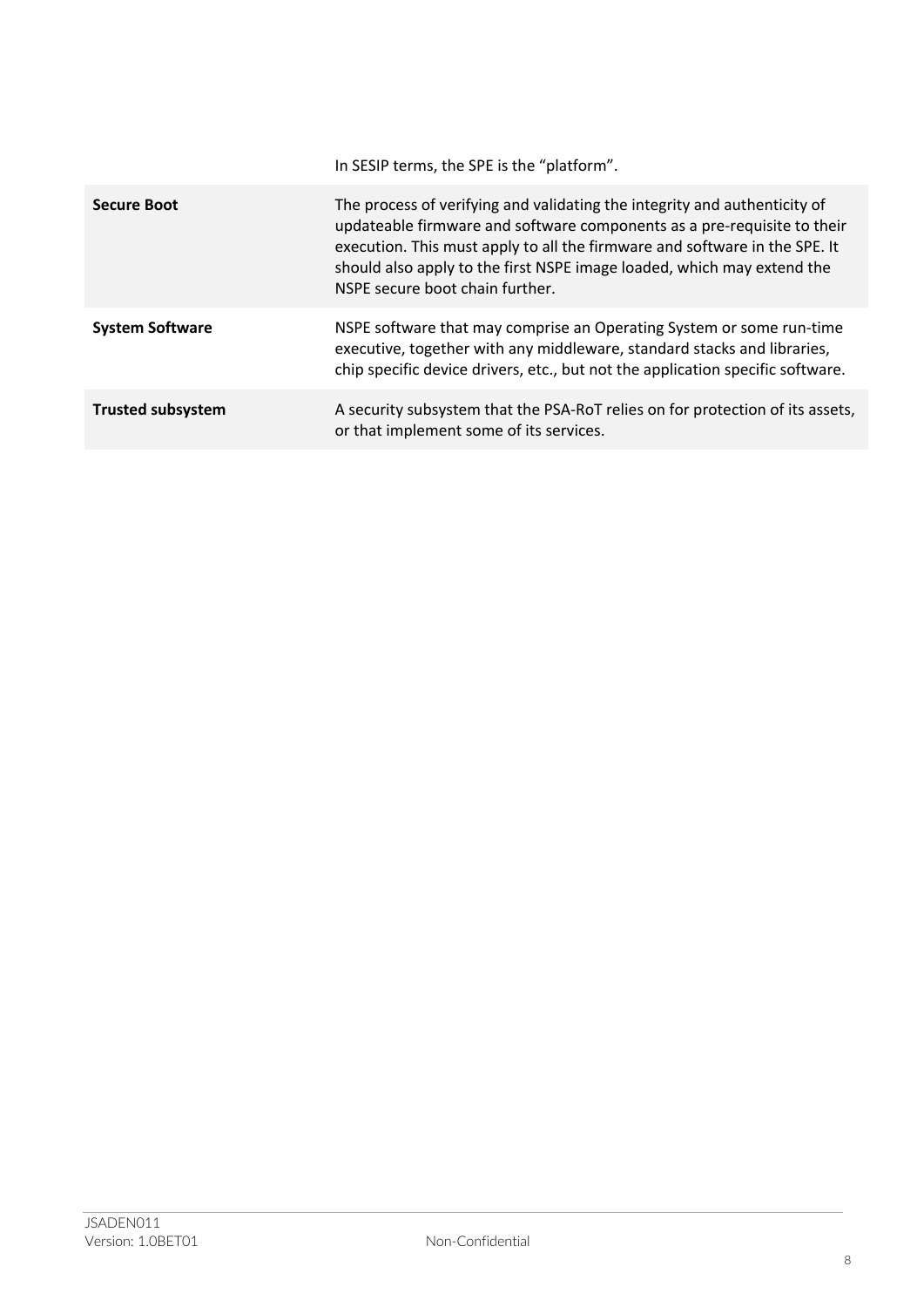# **2 Introduction**

This SESIP profile proposes a mapping between the security functionality defined in the PSA L3 Protection Profile [PSA-PP-L3] and the SFRs (Security Functional Requirements) listed in the SESIP catalogue [SESIP]. This profile also includes some optional SFRs aiming to cover most of the platform use cases.

The effort for performing the AVA\_VAN.3 activities of a standard implementation of a PSA-RoT is **35 man-days**. It is assumed for this workload that:

- no additional SFRs are added in the Protection Profile;
- evaluation activities cannot be reused;
- the SFRs "Cryptographic Operation" and "Cryptographic Key Generation" include one cryptographic algorithm.

#### Reading guide:

In the document there is guidance information aiming to facilitate reader understanding. This information can be easily identified as it is included in tables with a grey background:

- REQ: guidance that must be considered and followed for the Security Target writing.
- INFO: clarification to be considered.

|  | 2.1 SESIP Profile Reference |  |  |
|--|-----------------------------|--|--|
|  |                             |  |  |

| Reference                    | Value                                   |
|------------------------------|-----------------------------------------|
| PP Name                      | SESIP Profile for PSA Certified Level 3 |
| <b>PP Version</b>            | V1.0ALP01                               |
| Assurance Claim              | SESIP Assurance Level 3 (SESIP 3)       |
| Optional and additional SFRs | $<$ TBD $>$                             |

**Table 1: SESIP Profile Reference**

## 2.2 Platform Reference

The platform is uniquely identified by its chip (hardware) reference and its PSA defined Root of Trust (software) reference as described below. The developer declares that only the evaluated and successfully certified products identify in this way.

| Reference                 | Value                    |
|---------------------------|--------------------------|
| <b>TOE Name</b>           | $<$ TBD $>$              |
| <b>TOE Version</b>        | $<$ TBD $>$              |
| <b>TOE Identification</b> | Chip name and version    |
|                           | PSA-RoT name and version |
| TOE type                  | $<$ TBD $>$              |

**Table 2: Platform Reference**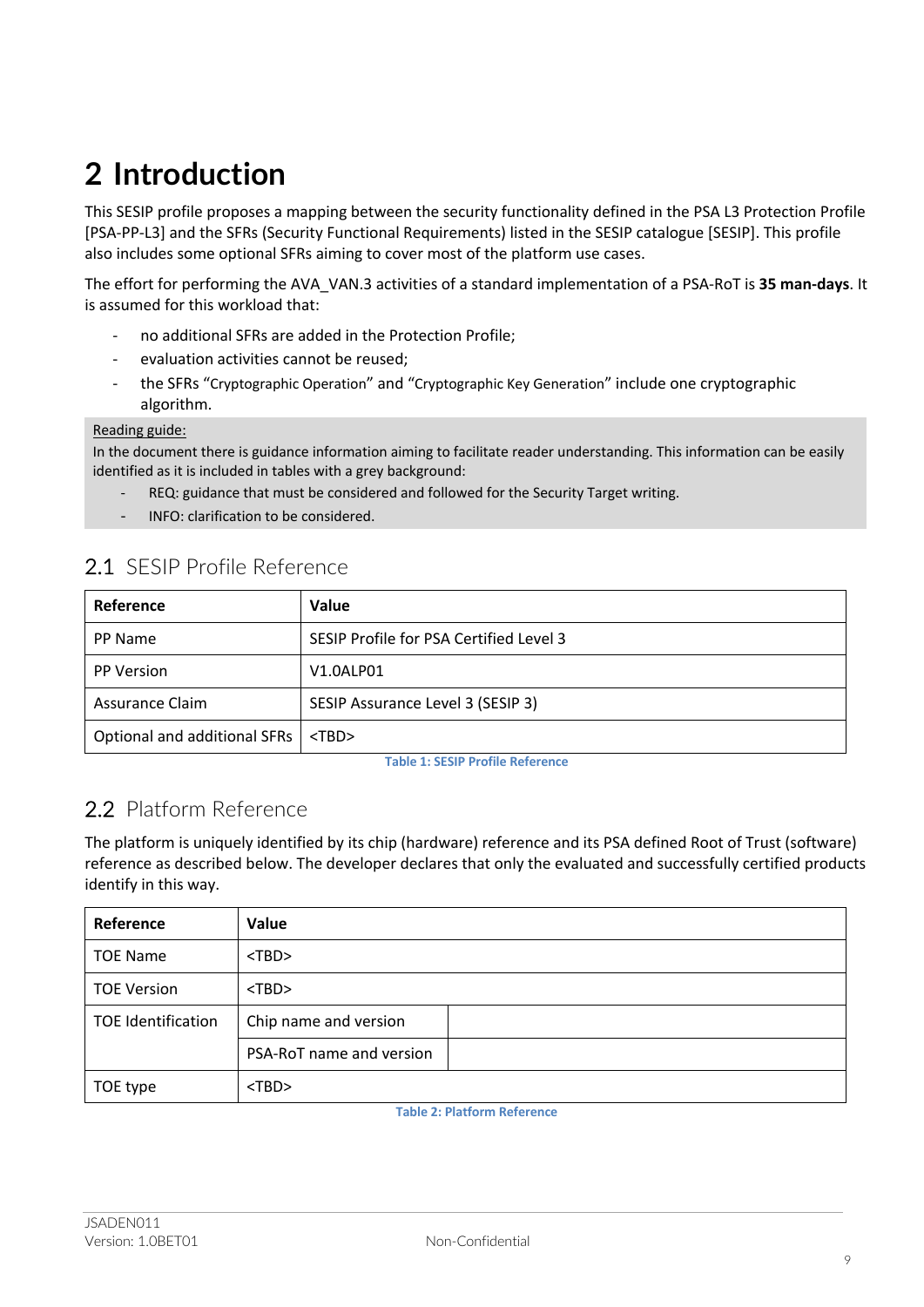## 2.3 Included Guidance Documents

#### The following documents are included with the platform:

| Reference<br><b>Name</b>                                       |  | <b>Version</b> |
|----------------------------------------------------------------|--|----------------|
| $<$ [Ref1]><br><full document="" of="" the="" title=""></full> |  | $<$ Vx.y>      |
|                                                                |  |                |

#### **Table 3: Guidance Documents**

*REQ* The guidance must list in particular all the documents that will be provided to the evaluator for the documentation review, covering AGD\_OPE.1 and AGD\_PRE.1. This documentation is expected to be available to the customers without restrictions.

## 2.4 Platform Functional Overview and Description

### 2.4.1 TOE Type

The developer must choose an appropriate TOE type. Some examples are:

- Processor with internal hardware isolation, such as Arm TrustZone technology, and secure memory.
- Processor with multiple cores where one dedicated to security.
- Use of a separate security processor with secure memory.
- Processor with roll back protected memory.

*INFO* As stated before, these are examples of different TOE types. The developer must fill this section based on the evaluated product.

Secure memory may be integral to the die, on a separate die within the same package or on an external package cryptographically bound to the main chip.

### 2.4.2 TOE Physical Scope

The Chip hardware may be a System-on-Chip or a System-in-Package or a discrete solution all with board level integration.

The hardware is in the scope of the security evaluation as it provides security features, such as immutable storage or protection of JTAG, which are essential for ensuring the security of the implementation.

*<write specific scope details, which may be a silicon chip, a PCB, …>*

### 2.4.3 TOE Logical Scope

The scope for a PSA Certified Level 3 Security evaluation, or Target of Evaluation (TOE), is the combination of the trusted hardware and firmware components implementing a PSA-RoT with the Security Functional Requirements stated in this document. PSA Certified Level 3 scope is identical to PSA Certified Level 2.

The Chip security evaluation scope includes the following components as described in [PSA-SM]:

• Immutable Platform Root of Trust, for example, the Boot ROM, any root parameters, the isolation hardware, and hardware based security lifecycle management and enforcement.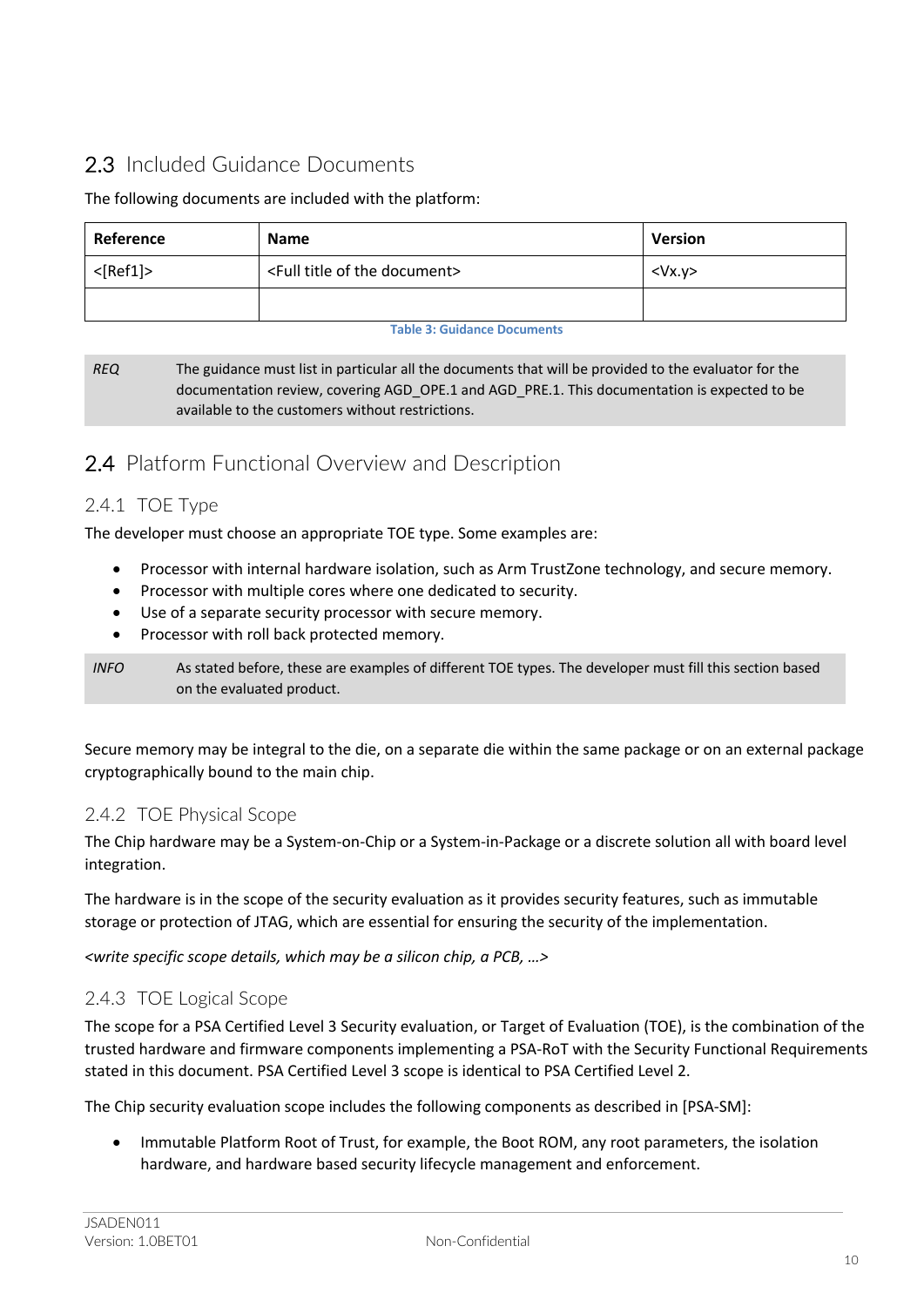• Updateable Platform Root of Trust, for example, can include the Main Bootloader code, the code that implements the SPE Partition Management function, and the code that implements the PSA defined services such as attestation, secure storage, and cryptography.

Trusted subsystems are components that the PSA Root of Trust relies on for protection of its assets, or that implement some of its services, for example, a Subscriber Identification Module or a Secure Element.



**Figure 1: Scope of PSA Certified Level 3**

*<complete this section with the logical scope of the evaluated product>*

#### 2.4.4 Usage and Major Security Features

The PP considers the following features for the purpose of PSA Level 3 security evaluation:

- A Secure Processing Environment (SPE) isolated by hardware mechanisms to protect critical services and related assets from the Non-Secure Processing Environment.
- A Secure Boot process to verify integrity and authenticity of executable code in a chain of trust starting from the Boot ROM. Related certificates are protected in integrity by hardware mechanisms.
- Support for Secure Storage, to protect in integrity and confidentiality sensitive assets for the SPE and related applications. These assets include at least the Hardware Unique Key (HUK), the PSA-RoT Public Key (ROTPK), the Attestation key.
- A Security Lifecycle for the SPE, to protect the lifecycle state for the device and enforce the transition rules between states.
- Cryptographic functions services for SPE and SPE applications.
- Support for an attestation method, for example Entity Attestation Token (according to IETF specification).

*<complete this section with the additional information from the evaluated product>*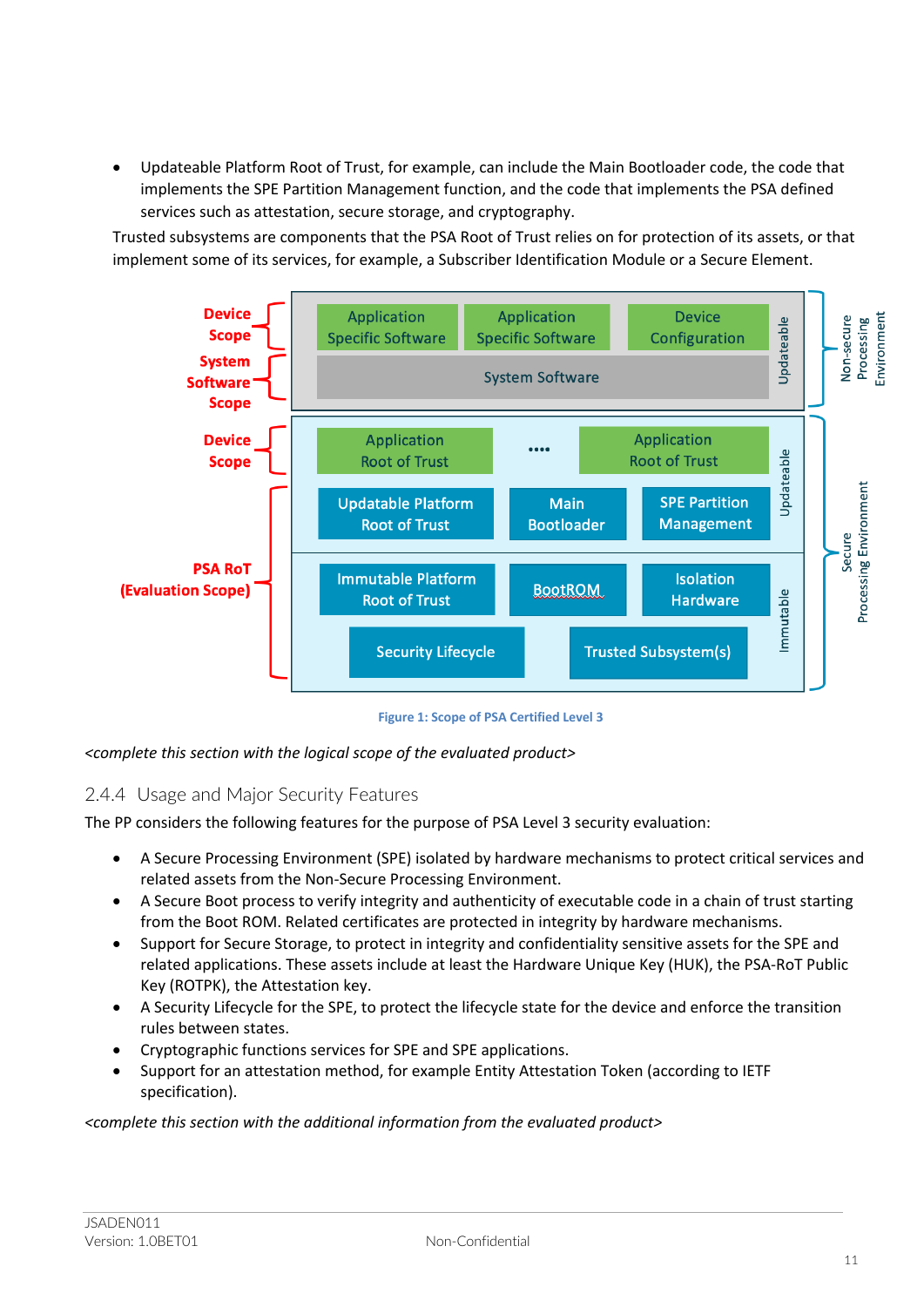2.4.5 Non-TOE Hardware/Software/Firmware

*<clarify if the TOE is supplied with existing apps, Application Root of Trust Services or other components>*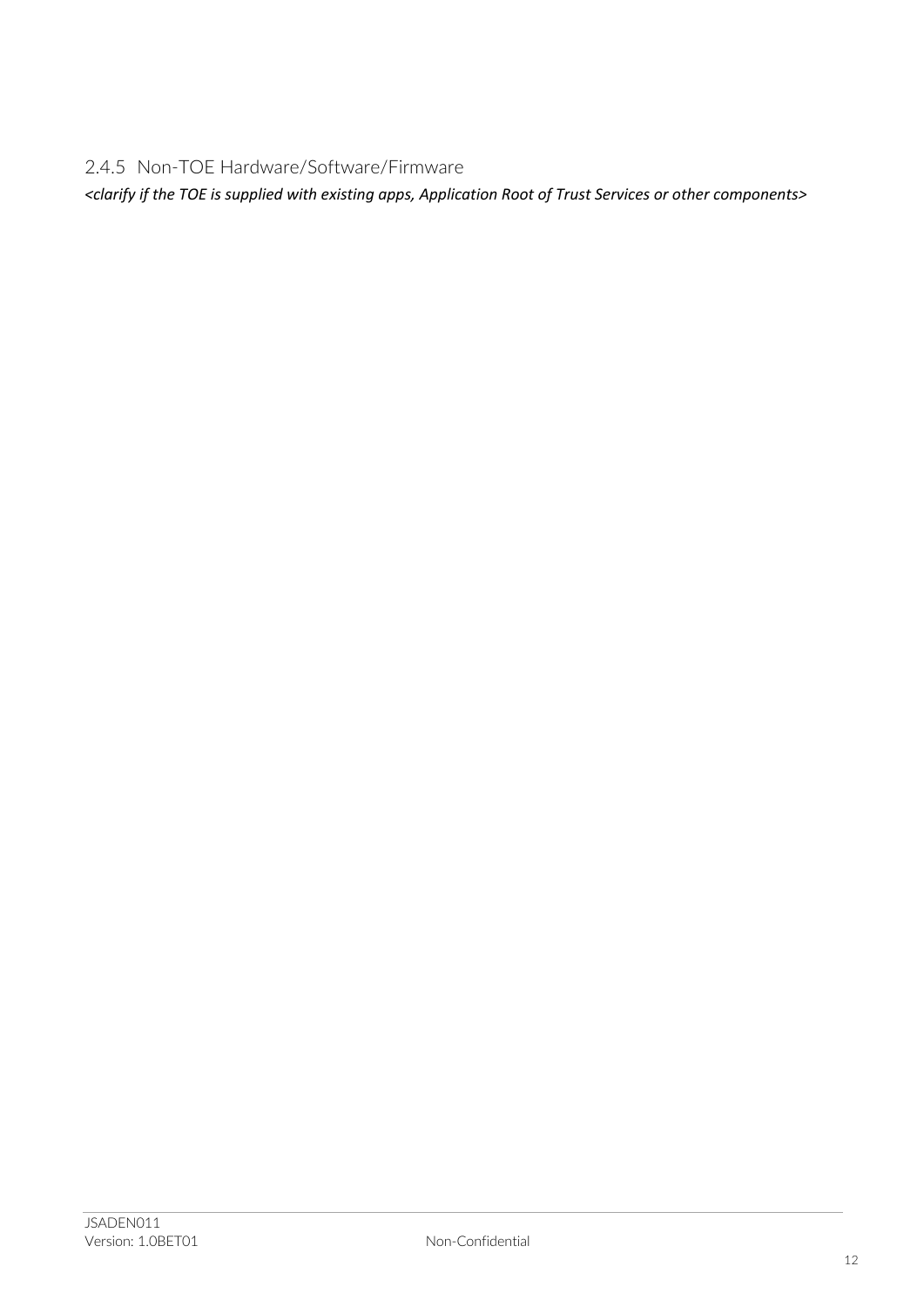# **3 Security Objectives for the operational environment**

For the platform to fulfil its security requirements, the operational environment (technical or procedural) must fulfil the following objectives.

| ID                    | <b>Description</b>                                                                                                                            | Reference          |
|-----------------------|-----------------------------------------------------------------------------------------------------------------------------------------------|--------------------|
| <b>KEY MANAGEMENT</b> | Cryptographic keys and certificates outside of the TOE are<br>subject to secure key management procedures.                                    | <[Ref1]> Section X |
| TRUSTED_USERS         | Actors in charge of TOE management, for instance for<br>signature of firmware update, are trusted.                                            | <[Ref1]> Section X |
| UNIQUE ID             | The integrity and uniqueness of the unique identification<br>of the TOE must be provided by the TOE user during the<br>personalization stage. | <[Ref1]> Section X |
| $<$ TBD $>$           | $<$ TBD $>$                                                                                                                                   | $<$ TBD $>$        |

**Table 4: Security Objectives for the Operational Environment**

*INFO* Additional Objectives for the Environment may be added.

*REQ* The integrity and uniqueness of the unique identification of the TOE should be supported by the development, production and test environment.

Otherwise, if the integrity and uniqueness of the unique identification is responsibility of the TOE user, then the objective for the environment UNIQUE\_ID must be defined.

*REQ* The guidance must list in particular all the documents that will be provided to the evaluator for the documentation review, covering AGD\_OPE.1 and AGD\_PRE.1. This documentation must be available to the customers.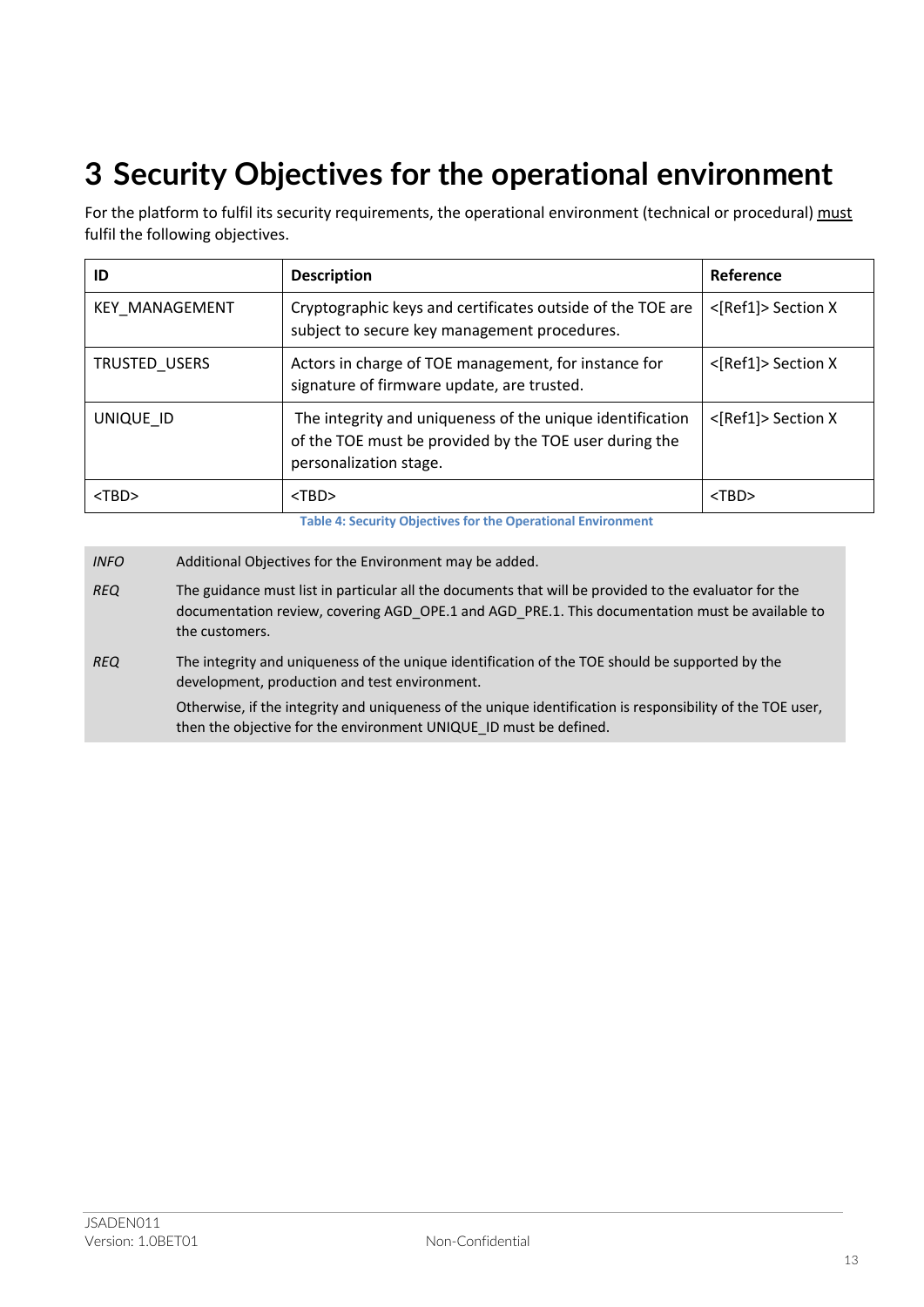## **4 Security Requirements and Implementation**

### 4.1 Security Assurance Requirements

The claimed assurance requirements package is **SESIP3** as described in Section 5.1.

### 4.1.1 Flaw Reporting Procedure (ALC\_FLR.2)

In accordance with the requirement for a flaw reporting procedure (ALC\_FLR.2), including a process to report flaw and generate any needed update and distribute it, the developer has defined the following procedure:

*<Describe the procedure, including where flaws can be reported (website and/or email address), how the reported flaws are handled in a timely manner, and how an application developer/end-user is informed of the update.>*

### 4.2 Base PP Security Functional Requirements

As a base, the platform fulfils the following security functional requirements:

*REQ* The "Verification of Platform Identity" and the "Secure update of platform" requirements are explicitly listed here, because they are mandatory in all SESIP Security Targets. Additional SFRs are then added to suit the vendor's objectives.

> For every SFR, a description of the implementation proposed in the TOE and of the way this implementation is assessed also needs to be included.

#### 4.2.1 Verification of Platform Identity

The platform provides a unique identification of the platform, including all its parts and their versions.

*INFO* This requirement is mandatory according to [SESIP].

#### 4.2.2 Verification of Platform Instance Identity

The platform provides a unique identification of that specific instantiation of the platform, including all its parts and their versions.

#### 4.2.3 Attestation of Platform Genuineness

The platform provides an attestation of the "Verification of Platform Identity" and "Verification of Platform Instance Identity", in a way that cannot be cloned or changed without detection.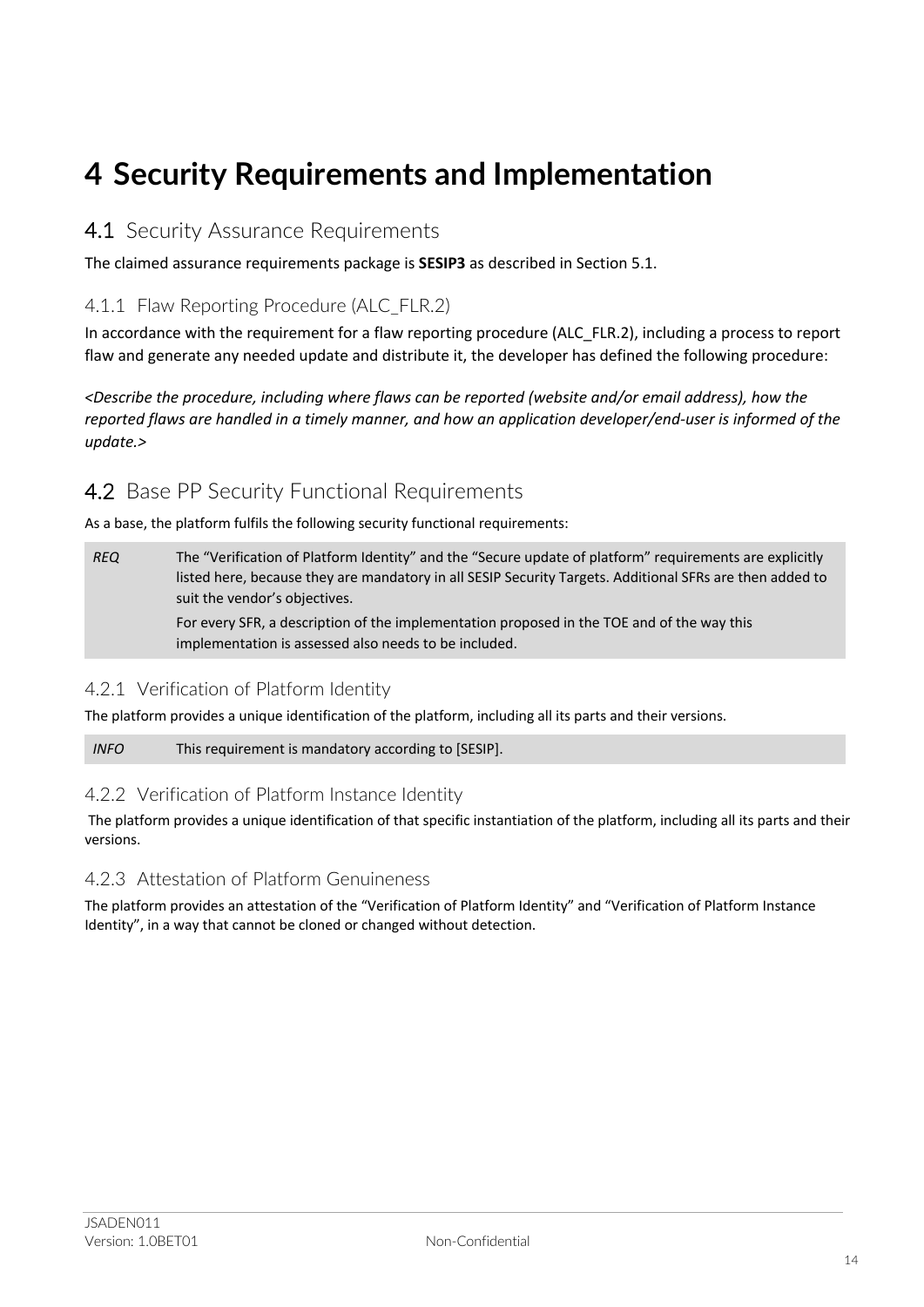### 4.2.4 Secure Initialization of Platform

The platform ensures its authenticity and integrity during the platform initialization. If the platform authenticity or integrity cannot be ensured, the platform will go to **a state where no other operation except optionally Secure Update of Platform (with Physical Attacker Resistance) can be performed**.

| <b>INFO</b> | Secure initialization must include:                                                                                                                                                                                                                                                                                                                                                                                                                                                                                                      |
|-------------|------------------------------------------------------------------------------------------------------------------------------------------------------------------------------------------------------------------------------------------------------------------------------------------------------------------------------------------------------------------------------------------------------------------------------------------------------------------------------------------------------------------------------------------|
|             | Updateable Root of Trust                                                                                                                                                                                                                                                                                                                                                                                                                                                                                                                 |
|             | Application Root of Trust (if any)                                                                                                                                                                                                                                                                                                                                                                                                                                                                                                       |
|             | NSPE code (application and OS)                                                                                                                                                                                                                                                                                                                                                                                                                                                                                                           |
| <b>REQ</b>  | If the initialization fails, restarts or at most recovery using the update mechanism may be performed. All<br>other functionality must not be available. The application may be used to facilitate this update, but must<br>not provide any other functionality until the authenticity and integrity of the platform is reestablished.<br>Any guidance for the application on this must be explicitly mentioned as a Security Objectives for the<br>operational environment, with explicit reference to where this guidance is provided. |

#### 4.2.5 Attestation of Platform State

The platform provides an attestation of the state of the platform, such that it can be determined that the platform is in a known state.

#### 4.2.6 Secure Update of Platform

The platform can be updated to a newer version in the field such that the integrity, authenticity and confidentiality of the platform is maintained.

| <b>INFO</b> | PSA-RoT consists of an Immutable Platform RoT and an Updateable Platform RoT.<br>This SFR is only applicable to the updatable parts.                                                                     |
|-------------|----------------------------------------------------------------------------------------------------------------------------------------------------------------------------------------------------------|
| <b>REQ</b>  | The user guidance shall describe the secure rollback policies that are enforced by the PSA-RoT. A device<br>must only install software updates of newer versions than the current version on the device. |

#### 4.2.7 Physical Attacker Resistance

The platform detects or prevents attacks by an attacker with physical access before the attacker compromises any of the other functional requirements, ensuring that the other functional requirements are not compromised.

*INFO* [PSA-PP-L3] requires the TOE to be protected against manipulation of the hardware and any data, undetected manipulation of memory contents, physical probing on the chips surface. In addition to these attack paths, SESIP also includes other attacks such as side-channel attacks to be in the scope.

### 4.2.8 Software Attacker Resistance: Isolation of Platform (between SPE and NSPE)

The platform provides isolation between the application and itself, such that an attacker able to run code as an application on the platform cannot compromise the other functional requirements.

*INFO* The PSA-RoT is isolated from the NSPE.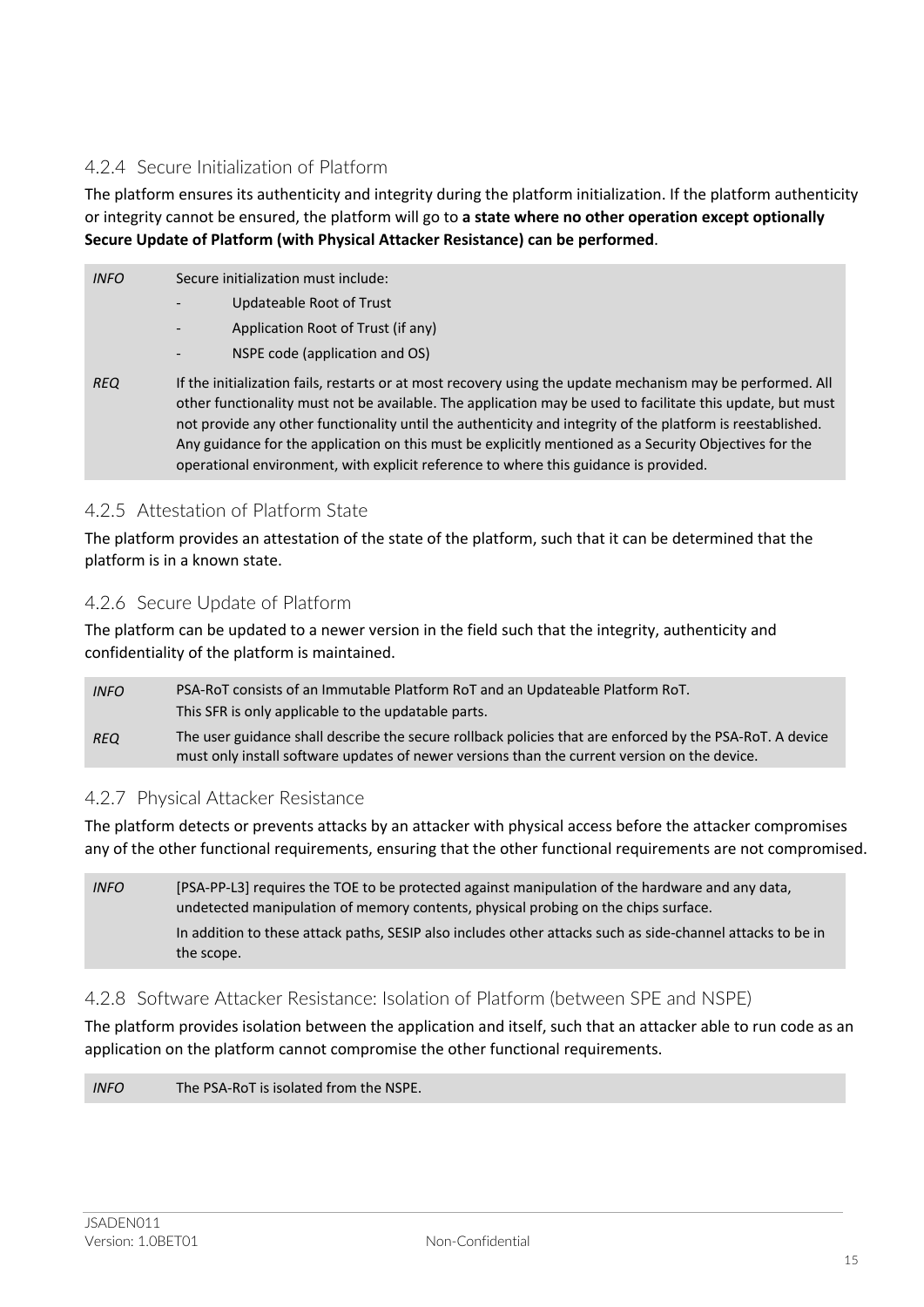### 4.2.9 Software Attacker Resistance: Isolation of Platform (between PSA-RoT and Application Root of Trust Services)

The platform provides isolation between the application and itself, such that an attacker able to run code as an application on the platform cannot compromise the other functional requirements.

*INFO* Isolation boundary between the PSA Root of Trust and the Application Root of Trust Services.

#### 4.2.10 Cryptographic Operation

The platform provides the application with **Operations in Table 5** functionality with **algorithms in Table 5** as specified in **specifications in Table 5** for key lengths **described in Table 5** and modes **described in Table 5**.

| <b>Algorithm</b> |             | Operations   Specification   Key lengths |             | <b>Modes</b> |
|------------------|-------------|------------------------------------------|-------------|--------------|
| $<$ TBD $>$      | $<$ TBD $>$ | $<$ TBD $>$                              | $<$ TBD $>$ | $<$ TBD $>$  |
| $<$ TBD $>$      | $<$ TBD $>$ | $<$ TBD $>$                              | $<$ TBD $>$ | $<$ TBD $>$  |
| $<$ TBD $>$      | $<$ TBD $>$ | $<$ TBD $>$                              | $<$ TBD $>$ | $<$ TBD $>$  |

**Table 5: Cryptographic Operations**

*REQ* This SFR addresses the algorithms available to the NSPE. As this SFR is mandatory, at least one cryptographic algorithm must be included in the scope. *REQ* The platform implements some internal functionality that performs cryptographic operations: secure storage, attestation and boot decryption. The cryptography used by these functionality must be also described in this SFR. *REQ* PSA requires equivalence of at least 128-bit security level.

#### 4.2.11 Cryptographic Random Number Generation

The platform provides the application with a way based on <list of entropy sources> to generate random numbers to as specified in <specification>.

*INFO* This SFR addresses the RNG functionality available to the NSPE.

#### 4.2.12 Cryptographic Key Generation

The platform provides the application with a way to generate cryptographic keys for use in **cryptographic operations in** Table 6 as specified in **specifications in** Table 6 for key lengths **described in** Table 6.

| ID          | Algorithm   | <b>Specification</b> | <b>Key lengths</b> |
|-------------|-------------|----------------------|--------------------|
| $<$ TBD $>$ | $<$ TBD $>$ | $<$ TBD $>$          | $<$ TBD $>$        |
| $<$ TBD $>$ | $<$ TBD $>$ | $<$ TBD $>$          | $<$ TBD $>$        |
| $<$ TBD $>$ | $<$ TBD $>$ | $<$ TBD $>$          | $<$ TBD $>$        |

**Table 6: Cryptographic Key Generation**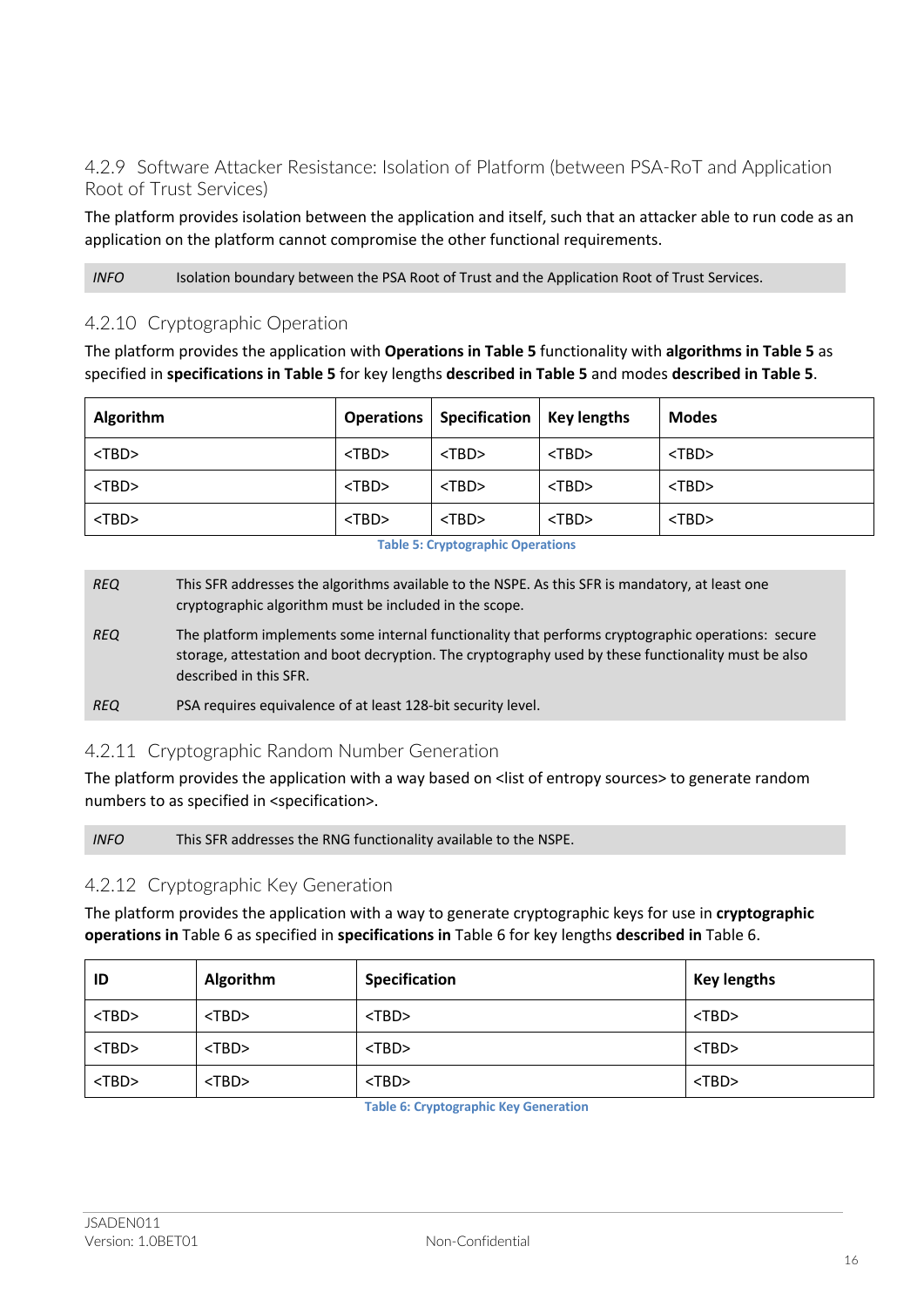| <b>REQ</b> | This SFR addresses the key generation algorithms available to the NSPE. As this SFR is mandatory, at |
|------------|------------------------------------------------------------------------------------------------------|
|            | least one key generation algorithm must be included in the scope.                                    |
| <b>REQ</b> | PSA requires equivalence of at least 128-bit security.                                               |

#### 4.2.13 Cryptographic KeyStore

The platform provides the application with a way to store <list of assets, such as cryptographic keys and passwords> such that not even the application can compromise the <authenticity, integrity, confidentiality> of this data. This data can be used for the cryptographic operations <list of operations>.

| <b>REQ</b> | This SFR addresses all the cryptographic key storage functionality available to the NSPE. As this SFR is<br>mandatory, at least one cryptographic algorithm must be included in the scope. |
|------------|--------------------------------------------------------------------------------------------------------------------------------------------------------------------------------------------|
| <b>REQ</b> | The cryptographic keys used internally by the platform must be also described in this SFR, including<br>secure storage key, attestation key and boot decryption key.                       |
| <b>REQ</b> | PSA requires equivalence of at least 128-bit security.                                                                                                                                     |

## 4.3 Optional Security Functional Requirements

#### 4.3.1 Audit Log Generation and Storage

The platform generates and maintains an audit log of <list of significant security events> and allows access and analysis of these logs following a specific <access control policy>.

*INFO* In some TF-M versions the audit functionality is not implemented (e.g. RC2). The developer can choose whether to implement this functionality and claim the SFR or not to implement it and not claim the SFR.

#### 4.3.2 Software Attacker Resistance: Isolation of Application Parts (between each of the Application Root of Trust services)

The platform provides isolation between parts of the application, such that an attacker able to run code as one of the **Secure Partitions in the Application Root of Trust** cannot compromise the integrity and confidentiality of the other application parts.

*INFO* Additional isolation boundaries between each of the Application RoT services.

#### 4.3.3 Secure Debugging

The platform only provides <list of endpoints> authenticated as specified in <specification> with debug functionality.

The platform ensures that all data stored by the application, with the exception of <list of exceptions>, is made unavailable.

*INFO* If the platform implements secure debugging, this SFR must be included in the ST as it addresses the authenticated access to the PSA-RoT debug functionality. However, in case that debug features are deactivated prior to the final product is delivered to the end-user, this SFR can be removed.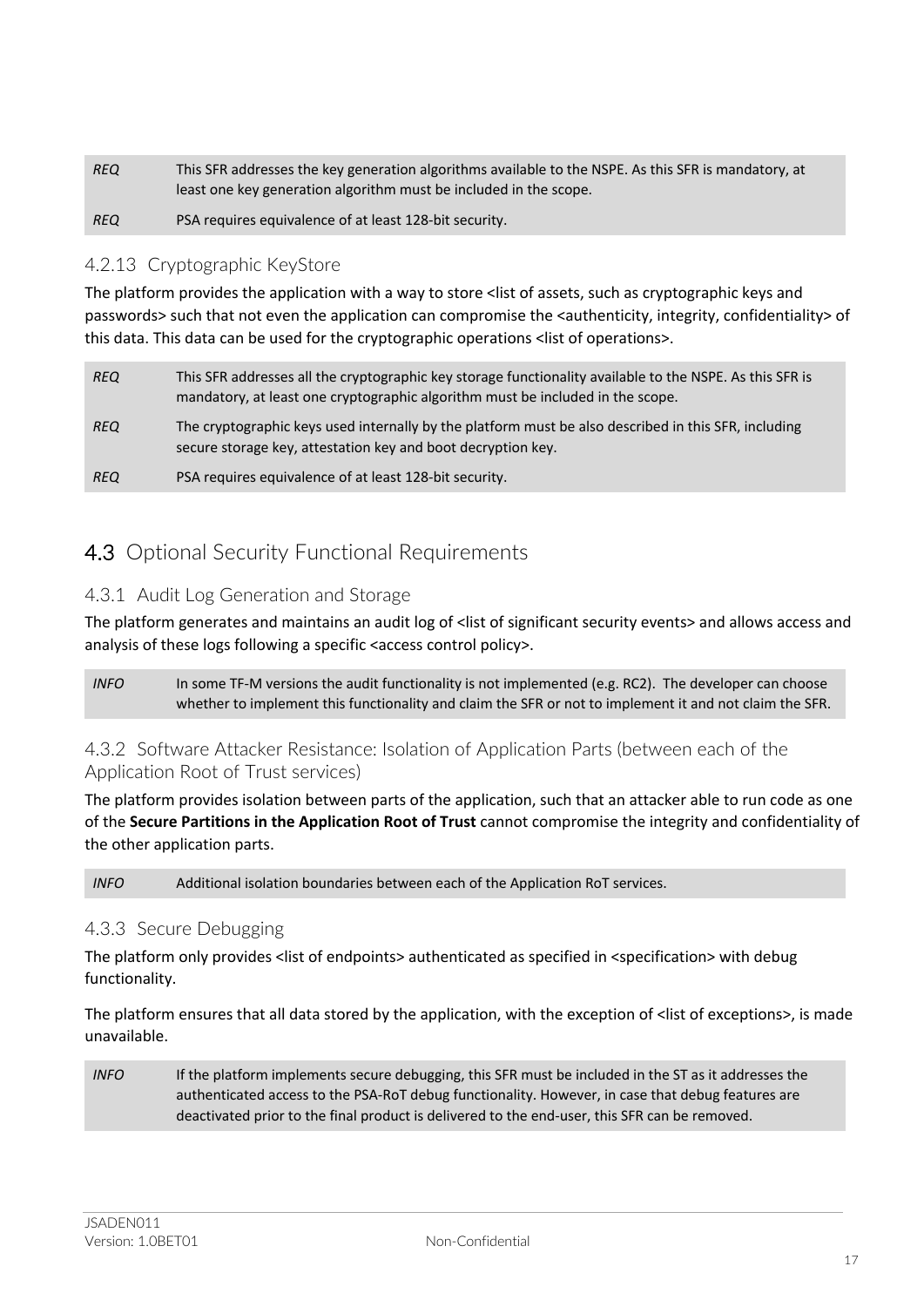### 4.3.4 Secure Encrypted Storage (internal storage)

The platform ensures that all data stored by the application, except for <list of data stored in plaintext>, is encrypted as specified in <specification> with a platform instance unique key of key length <key length>.

| <b>REQ</b>  | Secure storage functionality may be covered by the following SFRs:                                        |
|-------------|-----------------------------------------------------------------------------------------------------------|
|             | Secure Encrypted Storage (internal storage).<br>$\overline{\phantom{0}}$                                  |
|             | Secure Storage (internal storage).<br>۰.                                                                  |
|             | Secure External Storage                                                                                   |
|             | It is mandatory to define at least one SFR covering the secure storage functionality.                     |
| <b>REQ</b>  | It requires confidentiality and integrity.                                                                |
| <b>REQ</b>  | Data stored must be bound to the unique instance of the platform.                                         |
| <b>INFO</b> | This SFR covers the encrypted internal storage functionality available to the NSPE.                       |
| <b>INFO</b> | The scope is all data stored in any memory included in the scope of the evaluation.                       |
|             | In case that the data is stored in a memory which is out of the scope of the evaluation, the SFR "Secure" |
|             | External Storage" must be also claimed.                                                                   |

#### 4.3.5 Secure Storage (internal storage)

The platform ensures that all data stored by the application, except for <list of data stored in plaintext>, is protected to ensure its authenticity and integrity as specified in <specification> with a platform instance unique key of key length <key length>.

| <b>REQ</b>  | Secure storage functionality may be covered by the following SFRs:                                                                                   |
|-------------|------------------------------------------------------------------------------------------------------------------------------------------------------|
|             | Secure Encrypted Storage (internal storage).                                                                                                         |
|             | Secure Storage (internal storage).                                                                                                                   |
|             | Secure External Storage<br>$\overline{\phantom{0}}$                                                                                                  |
|             | It is mandatory to define at least one SFR covering the secure storage functionality.                                                                |
| <b>INFO</b> | This SFR covers the internal storage functionality available to the NSPE implementing authenticity and<br>integrity (confidentiality not required).  |
| <b>INFO</b> | The scope is all data stored in any memory included in the scope of the evaluation.                                                                  |
|             | In case that the data is stored in a memory which is out of the scope of the evaluation, the SFR "Secure"<br>External Storage" must be also claimed. |

#### 4.3.6 Secure External Storage

The platform ensures that all data stored outside the direct control of the platform, except for <list of data stored outside the direct control of the platform>, is protected such that the **authenticity, integrity,**  confidentiality <br/>binding to the platform instance, versioning> is ensured.

| REQ | Secure storage functionality may be covered by the following SFRs: |
|-----|--------------------------------------------------------------------|
|     | Secure Encrypted Storage (internal storage).                       |
|     | Secure Storage (internal storage).                                 |
|     | Secure External Storage                                            |
|     |                                                                    |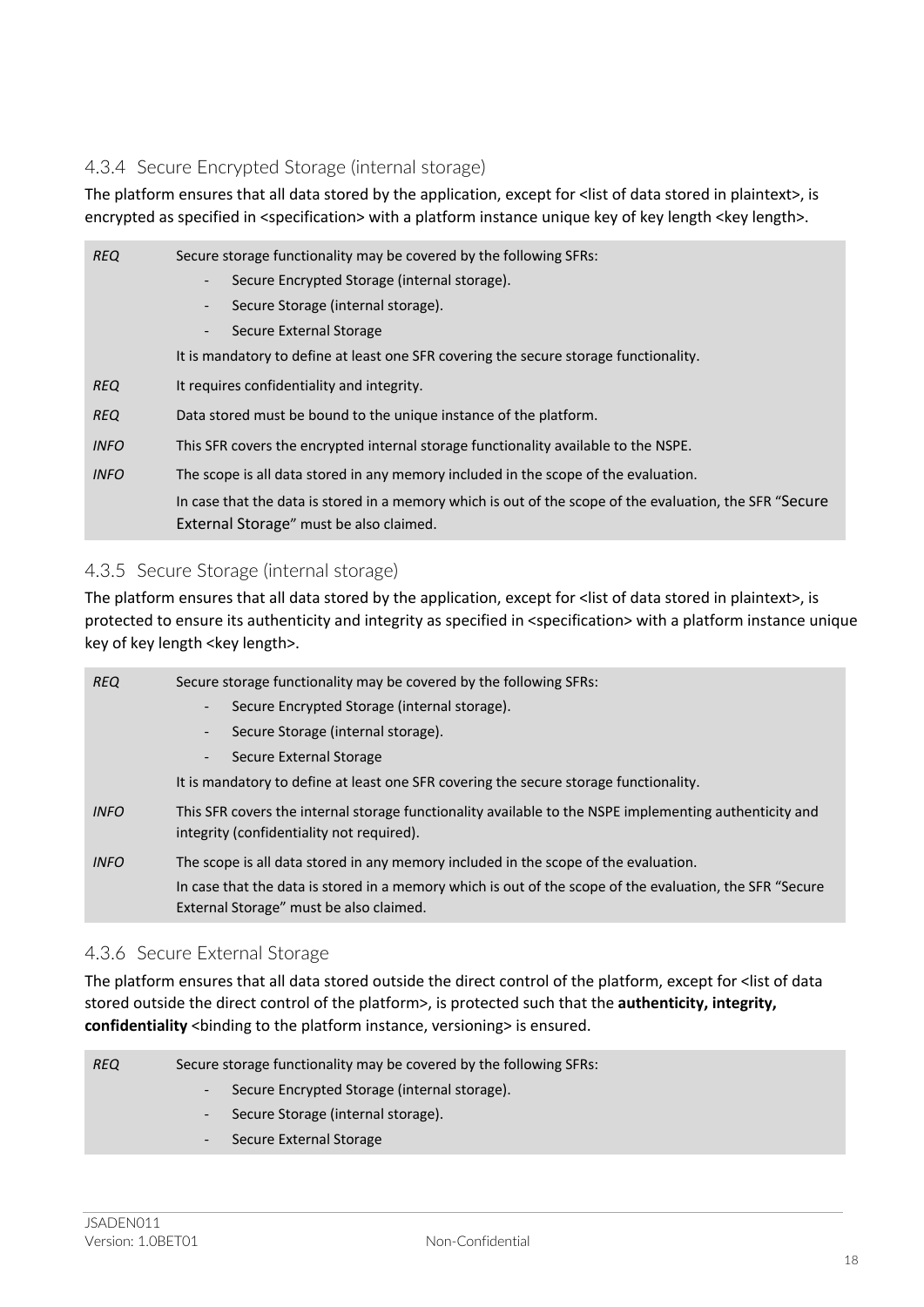|             | It is mandatory to define at least one SFR covering the secure storage functionality.                                                                                                          |
|-------------|------------------------------------------------------------------------------------------------------------------------------------------------------------------------------------------------|
| <b>INFO</b> | This SFR must be claimed if the platform data is stored in an external memory out of the scope of the<br>evaluation.                                                                           |
| <b>INFO</b> | If the ToE relies on data stored in Secure External Storage, it is likely that Secure Encrypted Storage or<br>Secure Storage will be necessary to implement the protection of the stored data. |

## 4.4 Additional Security Functional Requirements

*<complete this section with the additional SFRs defined in [SESIP]>*

*REQ* Trusted Subsystems used by the PSA-RoT, such as DDR protection system, trusted peripherals, SIM or TPM, which include both hardware and software components, are also in the scope of evaluation. The developer must add the appropriate SFRs to cover the Trusted Subsystem functionality. For example: Secure Communication Support and Secure Communication Enforcement.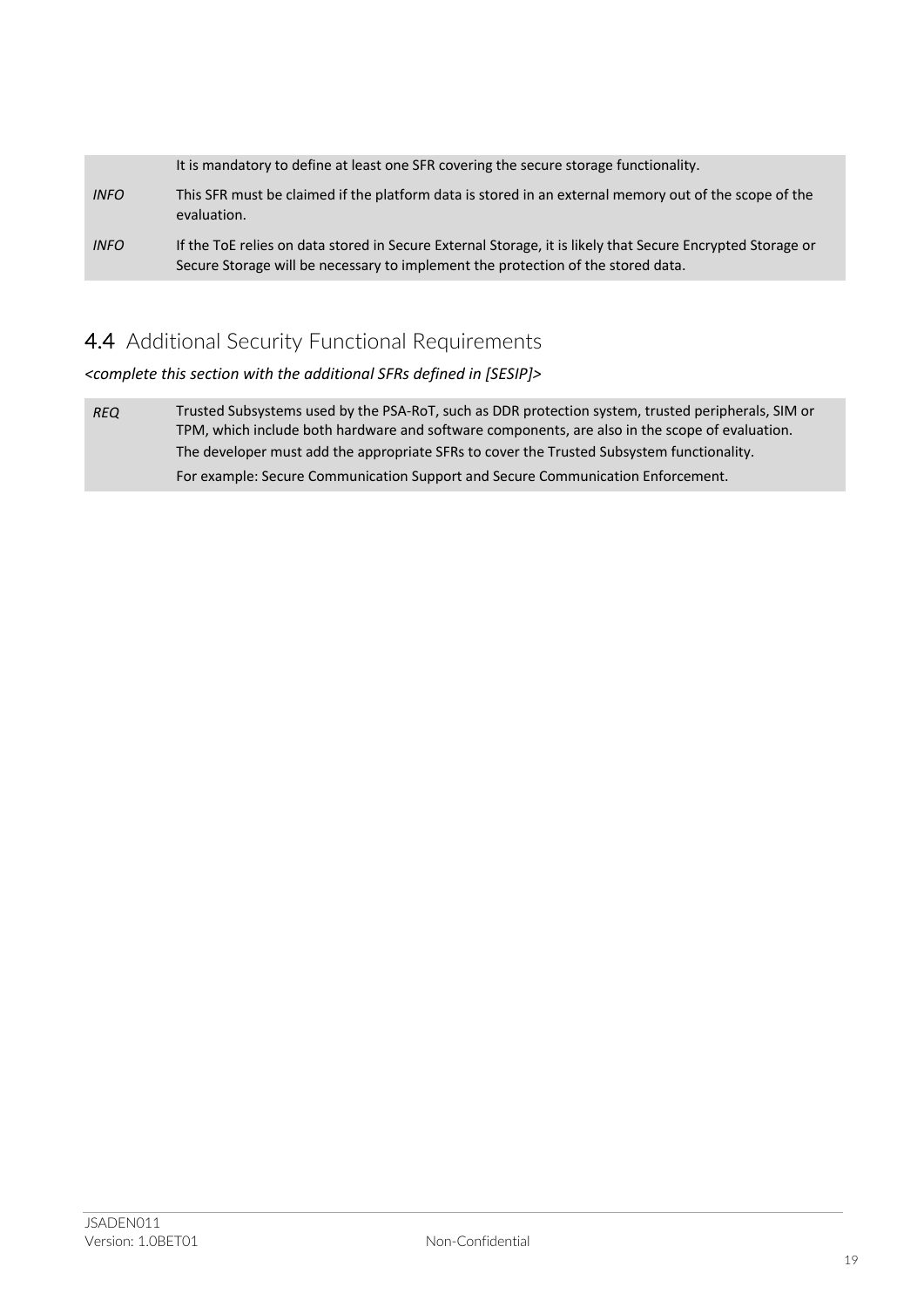# **5 Mapping and Sufficiency Rationales**

## 5.1 Assurance

The assurance activities defined in [PSA-EM-L3] are fulfilled by SESIP3 level. In particular, the required source code review, vulnerability analysis and vulnerability analysis to an equivalent of 35 man days of the [PSA-EM-L3] is applicable.

| <b>Assurance Class</b>                    | <b>Assurance Family</b>                                                                      | Covered by                                                                                                          | Rationale   |
|-------------------------------------------|----------------------------------------------------------------------------------------------|---------------------------------------------------------------------------------------------------------------------|-------------|
| <b>ASE: Security</b><br>Target evaluation | ASE_INT.1 ST Introduction                                                                    | <section "introduction"="" and="" title<br="">page of the Security Target&gt;</section>                             | $<$ TBD $>$ |
|                                           | ASE_OBJ.1 Security requirements for the<br>operational environment                           | <section "security="" for<br="" objectives="">the Operational Environment" of<br/>the Security Target&gt;</section> | $<$ TBD $>$ |
|                                           | ASE_REQ.3 Listed Security requirements                                                       | <section "security="" requirements<br="">and Implementation" of the<br/><b>Security Target&gt;</b></section>        | $<$ TBD $>$ |
|                                           | ASE_TSS.1 TOE Summary Specification                                                          | <section "security="" requirements<br="">and Implementation" of the<br/><b>Security Target&gt;</b></section>        | $<$ TBD $>$ |
| ADV:<br>Development                       | ADV_FSP.4 Complete functional<br>specification                                               | <description developer<br="" of="" which="">evidence is used to meet this<br/>requirement&gt;</description>         | $<$ TBD $>$ |
|                                           | ADV_IMP.3 Complete mapping of the<br>implementation representation of the<br>TSF to the SFRs | <description developer<br="" of="" which="">evidence is used to meet this<br/>requirement&gt;</description>         | $<$ TBD $>$ |
| AGD: Guidance<br>documents                | AGD_OPE.1 Operational user guidance                                                          | <description developer<br="" of="" which="">evidence is used to meet this<br/>requirement&gt;</description>         | $<$ TBD $>$ |
|                                           | AGD_PRE.1 Preparative procedures                                                             | <description developer<br="" of="" which="">evidence is used to meet this<br/>requirement&gt;</description>         | $<$ TBD $>$ |
| ALC: Life-cycle<br>support                | ALC_CMC.1 Labelling of the TOE                                                               | <description developer<br="" of="" which="">evidence is used to meet this<br/>requirement&gt;</description>         | $<$ TBD $>$ |
|                                           | ALC_CMS.1 TOE CM Coverage                                                                    | <description developer<br="" of="" which="">evidence is used to meet this<br/>requirement&gt;</description>         | $<$ TBD $>$ |

| REQ | This section must be completed by the ST writer. |
|-----|--------------------------------------------------|
|     |                                                  |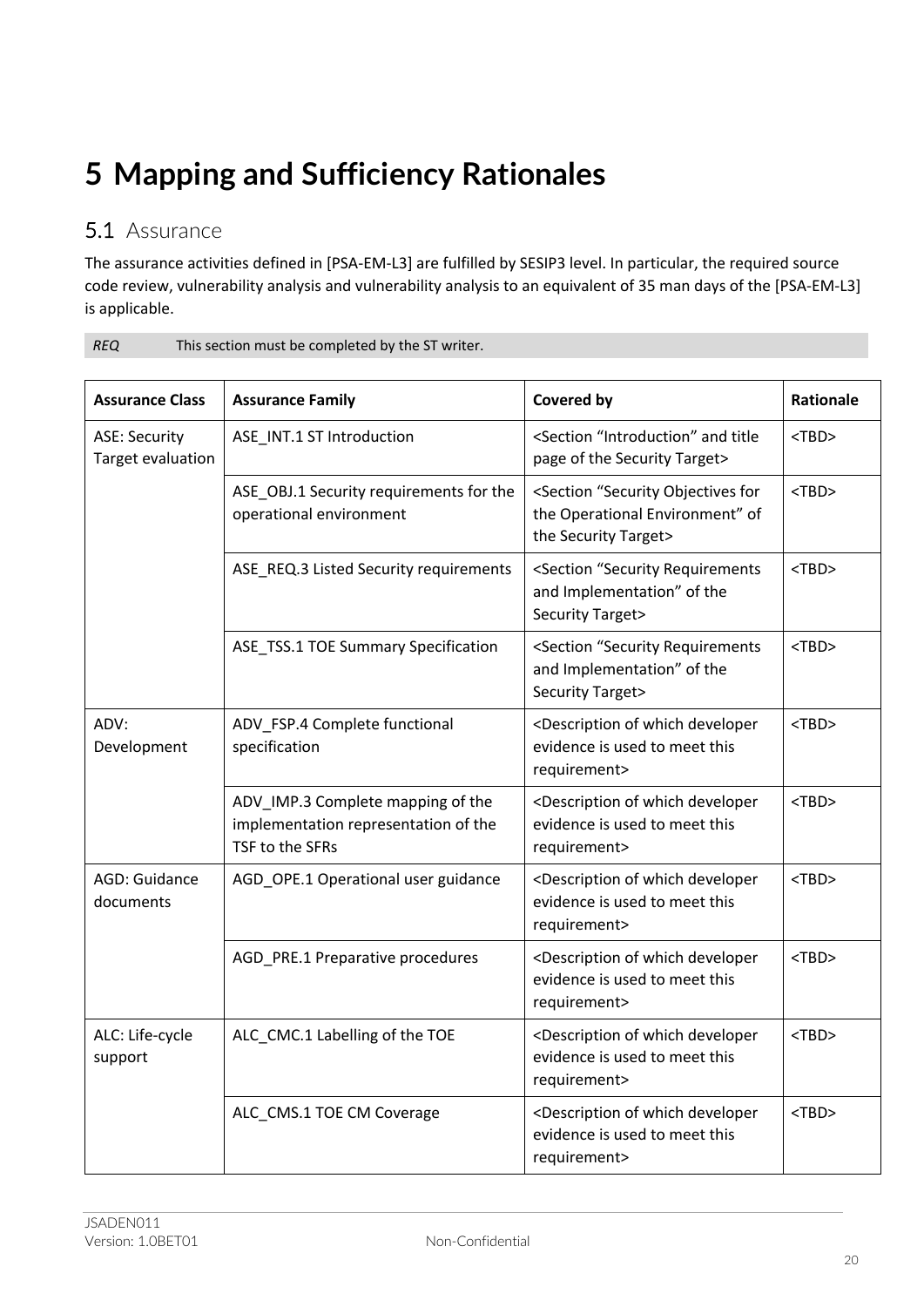|                                     | ALC_FLR.2 Flaw reporting procedures           | <alc_flr in="" section="" security<br="" the="">Target and description of which<br/>developer evidence is used to<br/>meet this requirement&gt;</alc_flr> | $<$ TBD $>$ |
|-------------------------------------|-----------------------------------------------|-----------------------------------------------------------------------------------------------------------------------------------------------------------|-------------|
| ATE: Tests                          | ATE IND.1 Independent testing:<br>conformance | <description developer<br="" of="" which="">evidence is used to meet this<br/>requirement&gt;</description>                                               | $<$ TBD $>$ |
| AVA:<br>Vulnerability<br>Assessment | AVA VAN.3 Focused vulnerability<br>analysis   | Vulnerability and testing carried<br>out by the laboratory                                                                                                | $<$ TBD $>$ |

**Table 7: Assurance Mapping and Sufficiency Rationales**

## 5.2 Functionality

*REQ* The aim of this table is to detail the mapping between **[PSA-PP-L3]** and the SESIP requirements defined in the current document based on the platform implementation.

Please, consider the following points to fill the table:

- Optional SFRs (Section 4.3) are included in this table. Any that are **not** claimed must be clearly indicated together with an explanation of why it is not claimed.
- Additional SFRs (Section 4.4) are not included in this table. If the Platform claims additional SFRs, add them to the table along with an explanation.
- This profile can be used for a wide range of functionalities. This is the case, for example, secure storage. Please, make sure that the mapping is consistent with the platform implementation.

| <b>PSA Security</b><br><b>Function</b> | (detail)                                                           | <b>Covered by SESIP SFR</b>                                      | Rationale     |
|----------------------------------------|--------------------------------------------------------------------|------------------------------------------------------------------|---------------|
| <b>F.INITIALIZATION</b>                | Boot sequence in scope:                                            | Secure initialization of platform                                | Full coverage |
|                                        | Chip                                                               |                                                                  |               |
|                                        | PSA Root of Trust                                                  |                                                                  |               |
|                                        | Application Root of Trust<br>Services                              |                                                                  |               |
| <b>F.SOFTWARE</b><br><b>ISOLATION</b>  | Level 1: Isolation between<br>SPE and NSPE                         | Software Attacker Resistance:<br>Isolation of Platform (Level 1) | Full coverage |
|                                        | Level 2: Isolation between<br>PSA-RoT and Application<br>RoT       | Software Attacker Resistance:<br>Isolation of Platform (Level 2) | Full coverage |
|                                        | (Optional) Level 3:<br>Isolation between<br><b>Application RoT</b> | Software Attacker Resistance:<br>Isolation of Application Parts  | Full coverage |

#### Table 8 Functionality Mapping and Sufficiency Rationales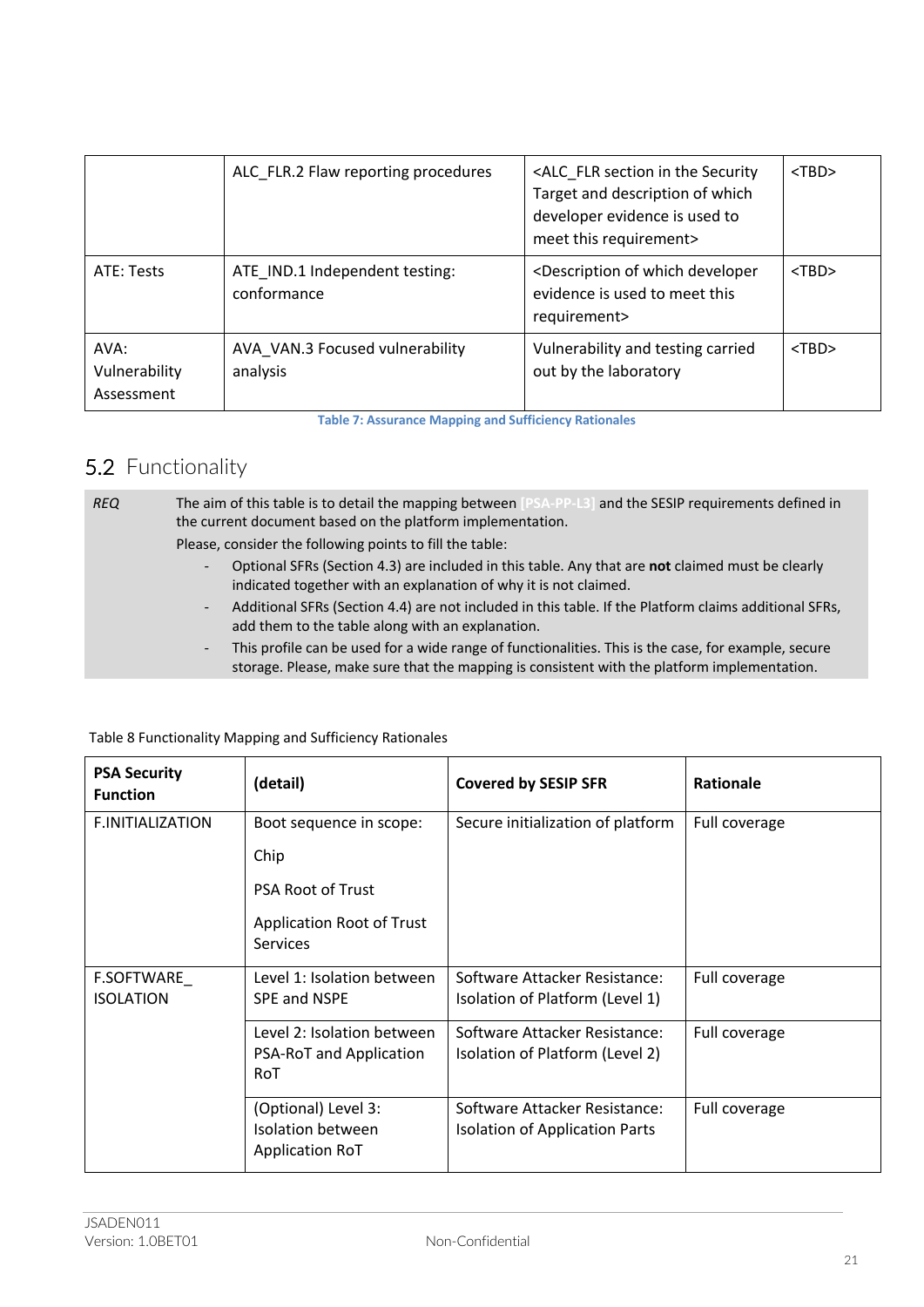| F.SECURE<br><b>STORAGE</b>  | Integrity and<br>Confidentiality (optional)                                                                                                                                                 | <b>Secure Encrypted Storage</b><br>(internal storage)                                                                                                                                      | Requires encryption<br>mechanism providing<br>both integrity and<br>confidentiality.                                                        |
|-----------------------------|---------------------------------------------------------------------------------------------------------------------------------------------------------------------------------------------|--------------------------------------------------------------------------------------------------------------------------------------------------------------------------------------------|---------------------------------------------------------------------------------------------------------------------------------------------|
|                             | Authenticity and integrity<br>(optional)                                                                                                                                                    | Secure Storage (internal<br>storage)                                                                                                                                                       | Requires authenticity and<br>integrity                                                                                                      |
|                             | Binding to the RoT                                                                                                                                                                          | Software Attacker Resistance:<br><b>Isolation of Platform</b>                                                                                                                              | Stored data is isolated<br>from the NSPE and<br><b>Application Root of Trust</b><br>Services by using a<br>unique HUK for each<br>platform. |
|                             | Basic rollback - atomicity                                                                                                                                                                  | Not covered by any SESIP SFR.<br>Note added in "Secure<br>Encrypted Storage".                                                                                                              | Covered by user<br>guidance.                                                                                                                |
|                             | External storage (optional)                                                                                                                                                                 | <b>Secure External Storage</b>                                                                                                                                                             | Requires encryption<br>mechanism providing<br>authenticity, integrity<br>and confidentiality.                                               |
| F.FIRMWARE<br><b>UPDATE</b> | Integrity and authenticity<br>of the update.                                                                                                                                                | Secure Update of Platform                                                                                                                                                                  | Full coverage                                                                                                                               |
| F.SECURE_STATE              | Protects itself against<br>abnormal situations<br>caused by programmer<br>errors or violation of good<br>practices from code<br>executed outside of the<br>TOE, either from SPE or<br>NSPE. | Software Attacker Resistance:<br><b>Isolation of Platform</b>                                                                                                                              | Full coverage                                                                                                                               |
|                             | Controls the access to its<br>services by Applications<br>and checks the validity of<br>parameters of any<br>operation requested from<br>Applications                                       | Software Attacker Resistance:<br><b>Isolation of Platform</b>                                                                                                                              | Full coverage                                                                                                                               |
|                             | Enters a secure state upon<br>platform initialization<br>error or software failure<br>detection, without<br>exposure of any sensitive<br>data.                                              | Partially covered by the SFR<br>"Secure initialization of<br>platform", "Secure update of<br>platform" and also for the TF-M<br>implementation covering the<br>software failure detection. | Full coverage                                                                                                                               |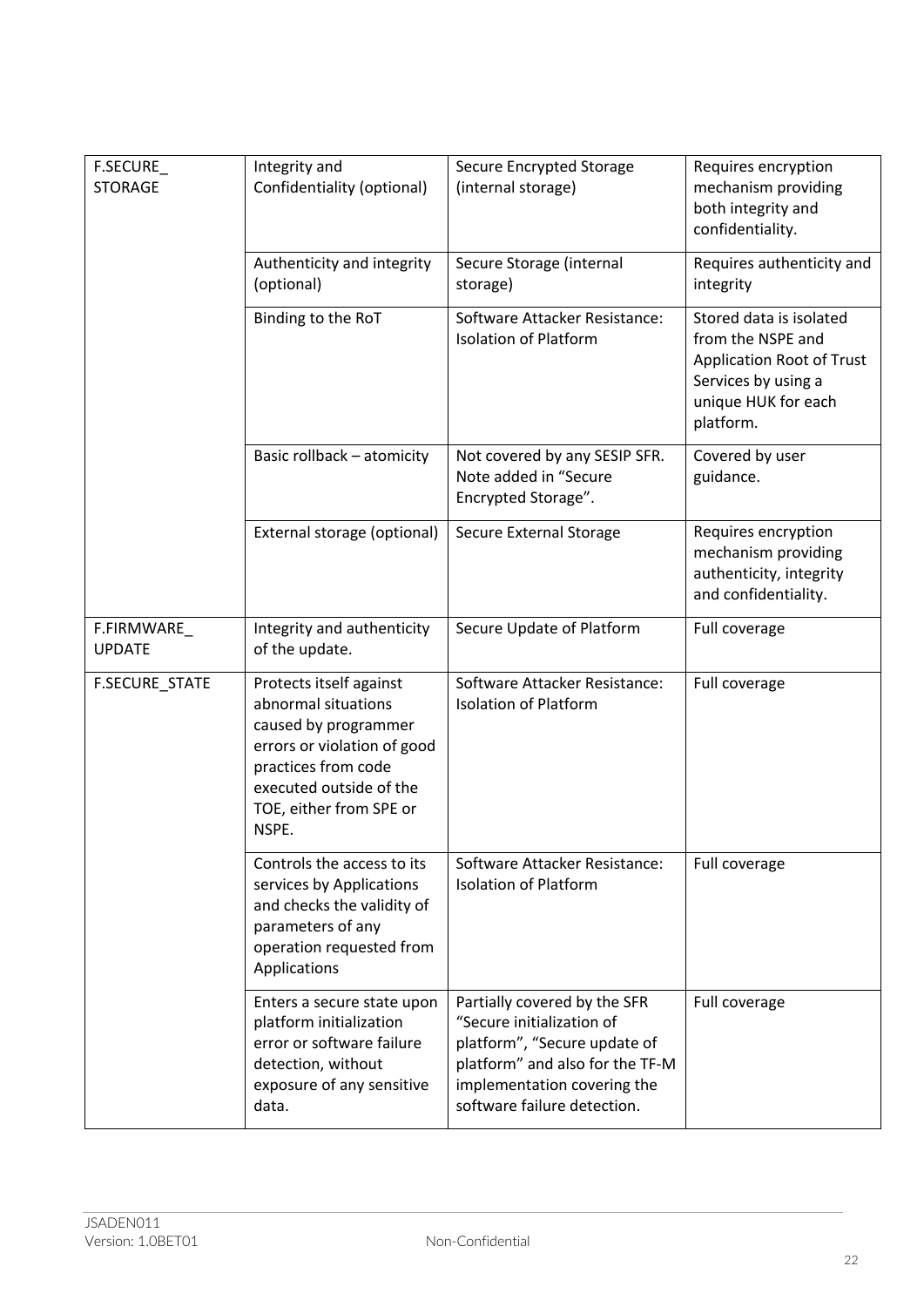| <b>F.CRYPTO</b>      | Minimum cryptographic<br>operations supported:<br>Attestation<br>Secure Storage<br>Minimum cryptographic                                      | <b>Cryptographic Operation</b><br>Cryptographic KeyStore | Additional algorithms can<br>be added based on the<br>supported algorithms<br>provided by the PSA<br>cryptographic API.<br>Additional algorithms can |
|----------------------|-----------------------------------------------------------------------------------------------------------------------------------------------|----------------------------------------------------------|------------------------------------------------------------------------------------------------------------------------------------------------------|
|                      | keys for secure storage:<br>Attestation<br>Secure Storage                                                                                     |                                                          | be added based on the<br>supported algorithms<br>provided by the PSA<br>cryptographic API.                                                           |
|                      | PSA SM requires that all<br>devices implement at least<br>the following trusted<br>cryptographic services:<br>True random number<br>generator | Cryptographic Random Number                              | The evaluation of the<br>random number<br>generator shall follow a<br>recognized methodology,<br>e.g. [AIS31] or [SP800-<br>90].                     |
|                      | Global nonce counter                                                                                                                          |                                                          |                                                                                                                                                      |
|                      |                                                                                                                                               | Cryptographic Key Generation                             | Additional algorithms can<br>be added based on the<br>supported algorithms<br>provided by the PSA<br>cryptographic API.                              |
| <b>F.ATTESTATION</b> |                                                                                                                                               | Verification of Platform Identity                        | Unique identification of<br>the platform                                                                                                             |
|                      | Unique platform number                                                                                                                        | Verification of Platform<br>Instance Identity            | Unique identification of<br>the platform instance                                                                                                    |
|                      | Proof of origin                                                                                                                               | <b>Attestation of Platform</b><br>Genuineness            | "Verification of Platform<br>Instance" and<br>"Verification of Platform<br>Instance Identity" are<br>included in the<br>attestation token.           |
|                      | Lifecycle state                                                                                                                               | <b>Attestation of Platform State</b>                     | Full coverage                                                                                                                                        |
| <b>F.AUDIT</b>       | (Optional) Protect the<br>stored audit records from<br>unauthorized deletion                                                                  | Audit Log Generation and<br>Storage                      | Full coverage                                                                                                                                        |
|                      | (Optional) Prevent<br>unauthorized<br>modifications                                                                                           | Audit Log Generation and<br>Storage                      | Full coverage                                                                                                                                        |